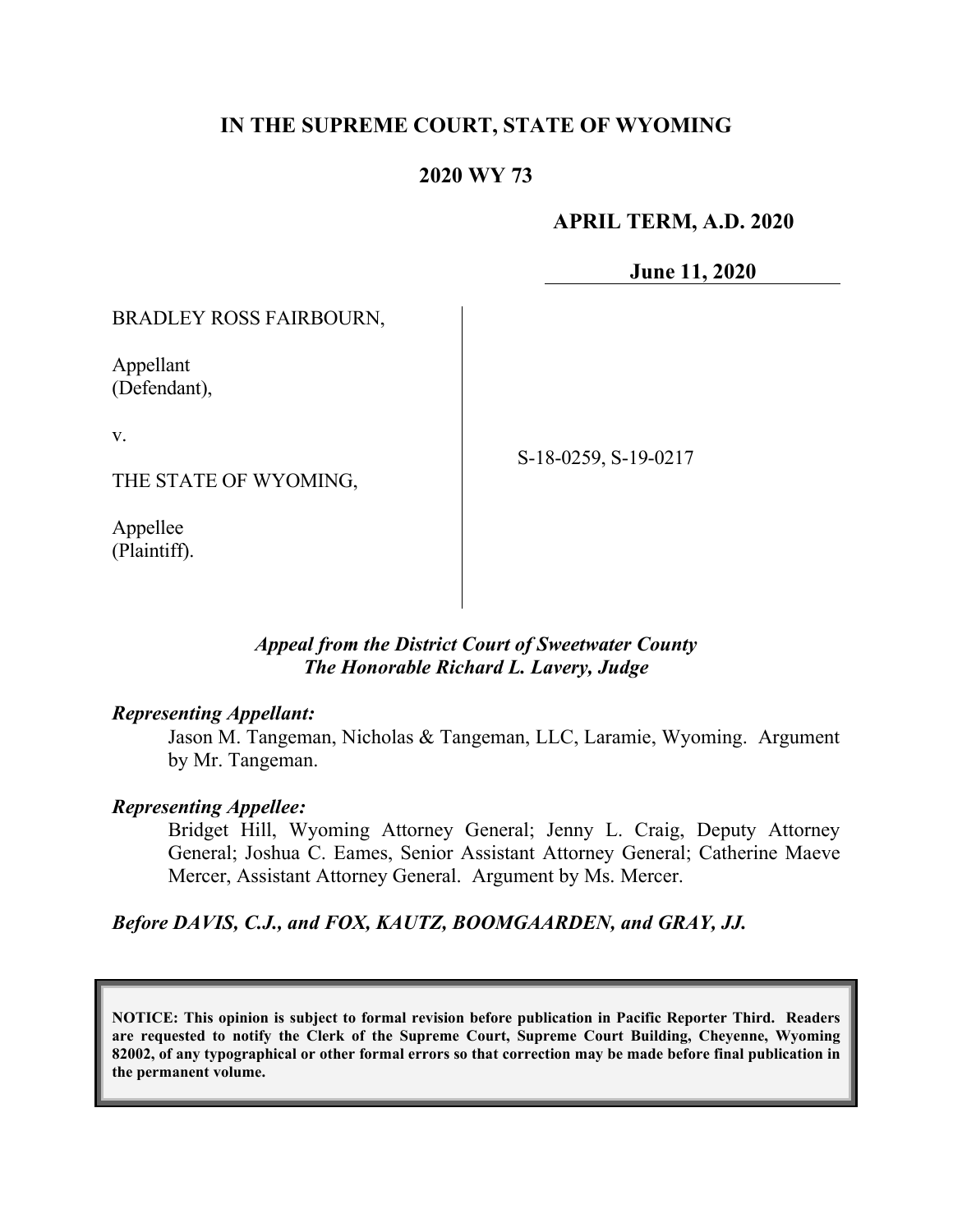### **GRAY, Justice.**

[¶1] On February 15, 2018, a jury found Bradley Fairbourn guilty on one count of Murder in the First Degree and one count of Attempted Murder in the First Degree. He appeals his convictions claiming he was denied a fair trial due to ineffective assistance of counsel and prosecutorial misconduct. He also asserts a violation of his right to a speedy trial. We affirm.

#### *ISSUES*

[¶2] The issues are:

- 1. Was Mr. Fairbourn denied his statutory or constitutional right to a speedy trial?
- 2. Was Mr. Fairbourn denied his constitutional right to effective assistance of counsel?
- 3. Was Mr. Fairbourn denied his constitutional right to due process of law and a fair trial due to prosecutorial misconduct?

### *FACTS*

#### **A. The Crime**

[¶3] The events leading to Mr. Fairbourn's arrest and convictions culminated in the early morning hours of June 23, 2016. Naisha Story was dead, and Natalia Arce was severely injured. A few days before June 23, Ms. Arce and her boyfriend, Christopher Crayton, drove with Ms. Story, her boyfriend Paul Lovato, and their seven-month-old daughter from Salt Lake City, Utah, to Rock Springs, Wyoming. They rented two hotel rooms, Room 119 at the Quality Inn and Room 315 at a nearby hotel. The group stayed in Room 315 while Room 119 provided a location for Ms. Story and Ms. Arce to conduct a body massage business. They advertised their business and set up appointments via the internet.

[¶4] On June 22, 2016, Mr. Fairbourn was returning home to Draper, Utah, from Denver, Colorado. En route, he stopped and rented a room in Rawlins, Wyoming. While there, he discovered an online advertisement promoting a "2 girls" special. At 9:54 p.m., he texted the number in the advertisement asking, "is the 'special' still available?" About ten minutes later, he received a response, "Yes honey 300 for one hour 2 girls." The next texts indicate Mr. Fairbourn was having trouble with his phone, but by 11 p.m. he texted,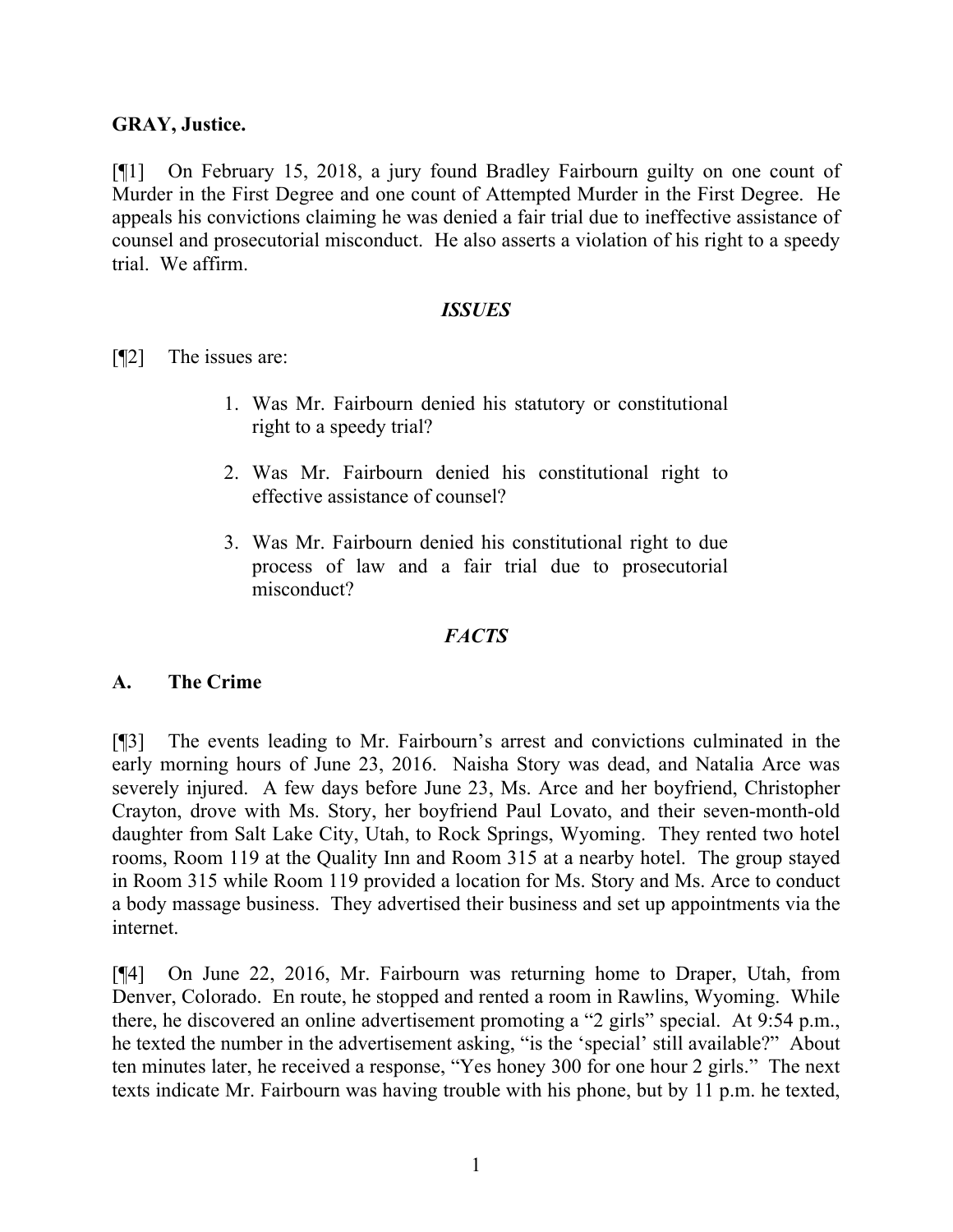"If I was there in less than two hours with cash would you still be available?" After receiving a positive response, Mr. Fairbourn drove to Rock Springs. In texts exchanged while he was driving, he was told to go to the Quality Inn, and he would receive the room number for the services when he arrived. At 1:02 a.m., he sent, "I'm pulling in now." The response at 1:04 a.m. stated, "119." At 1:16 a.m. he replied, "On my way to your room."

[¶5] When Mr. Fairbourn showed up at the room, he appeared nervous, said he had never done this before, and he wanted to know if the women had any security in the room. When he was told, "It's just [us]," Mr. Fairbourn said he needed to get money from the car and left for five to ten minutes. When he returned, Ms. Arce opened the door and Ms. Story was standing near the bathroom. Mr. Fairbourn entered and immediately stabbed Ms. Arce in the chest. He attempted to stab her eye, but she grabbed for the knife and sliced her fingers. Ms. Story began screaming and, as Mr. Fairbourn turned to attack to her, Ms. Arce ran out of the room to the street. She used her cell phone to call Mr. Crayton, who was with Mr. Lovato at the other hotel. She told Mr. Crayton she had been stabbed.

[¶6] Mr. Crayton immediately drove to the Quality Inn where he found Ms. Arce running towards the street. She got into the car and told him what had happened. Mr. Crayton drove to the lobby and told her to go in and call 911. He was on his way to Room 119 to check on Ms. Story when he saw a man (Mr. Fairbourn) running down the street. He cut him off, got out of the car, and started to beat him to prevent him from leaving. Another car drove up and both Mr. Fairbourn and Mr. Crayton told the driver to call 911. Mr. Crayton was with Mr. Fairbourn until the police arrived. Mr. Crayton then tried to make his way to Room 119. Officers stopped him a few doors away and told him to stay back. He talked with officers on the scene and, after Ms. Arce was transferred to the hospital, went to the police station for questioning.

[¶7] Geoffrey Fudurich, a guest in Room 120, recalled a woman's screams woke him around 1:15 a.m. He heard a woman repeatedly screaming "please, no" and "I have a daughter." He tried to call the hotel lobby but received no answer. His girlfriend then dialed 911. He next heard a woman outside his room asking for help. At the direction of the 911 dispatcher, he stayed in his room and, through the door, told the woman that police were on their way.

[¶8] George and Barbara Moss were staying in Room 121. Mr. Moss was awakened between 1:15 and 1:30 a.m. by a woman (Ms. Story) pounding on their room window and yelling, "help me, help me." He looked out and saw she was covered in blood. He called 911. After making the call, Mrs. Moss stepped out of the room to help Ms. Story while Mr. Moss ran to the lobby to get assistance. When he arrived, he saw another injured woman (Ms. Arce) in the hotel office. When the police arrived, he led them to Ms. Story.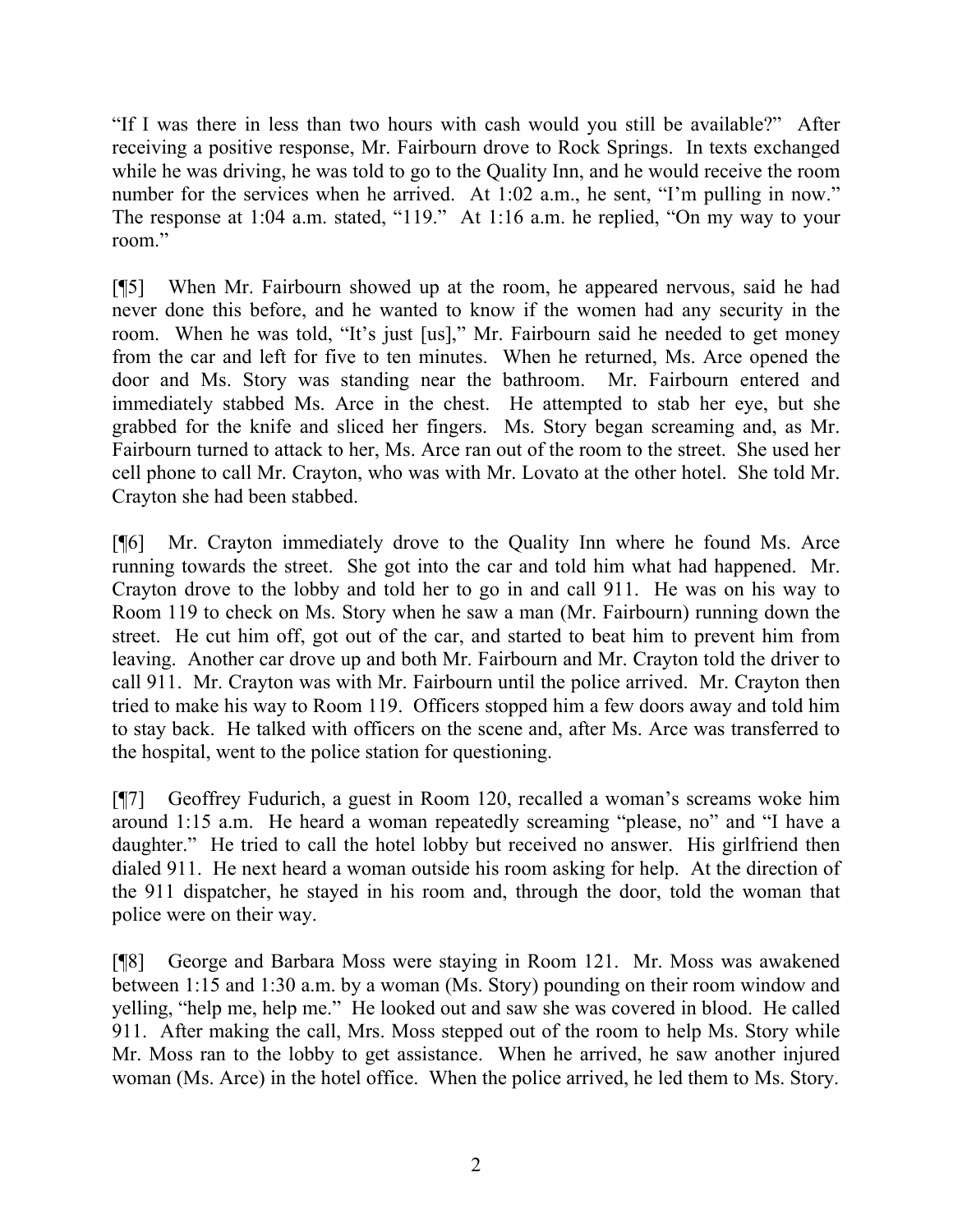[¶9] Mrs. Moss recounted her efforts to help Ms. Story and the conversation they shared. Ms. Story told Mrs. Moss that her seven-month-old baby and her boyfriend were in Room 315. When Mrs. Moss asked her if her boyfriend did this, she said no.

[¶10] Ms. Arce, Ms. Story, and Mr. Fairbourn were taken to the Memorial Hospital of Sweetwater County. Ms. Story arrived unconscious, with multiple stab wounds and internal bleeding. Ms. Arce arrived conscious but "clearly in a lot of shock." She had a serious chest wound. She was unable to open or close her damaged hand. Medical personnel wanted to transfer the women to a trauma hospital as soon as possible. Mr. Fairbourn presented with swelling and bruising to his face, but he was released to law enforcement officials as he had no life-threatening injury.

## **B. The Investigation**

[¶11] Detective Amanda Salazar arrived at the hospital at approximately 3:15 a.m. She immediately took photographs of Ms. Arce and Ms. Story while they were being stabilized for a life-flight to Salt Lake City, Utah. Ms. Story died before she could be transferred. Detective Salazar also talked to Mr. Fairbourn. He kept repeating he was hit by a car and assaulted. He told her he was not staying in Rock Springs but had stopped on his way to Utah, because he "needed something to wet [his] throat." He said he had parked his car by the Quality Inn because he wanted to stretch his legs. While he was out of his car, without warning, another car came directly toward him, hit him, and then a man got out of the car and started beating him. Officers collected evidence from Mr. Fairbourn, including his jeans and t-shirt. The pockets of his jeans contained a wallet, two cell phones, and other miscellaneous items.

[¶12] Detective Salazar had taken a picture of Mr. Fairbourn which she showed to Ms. Arce, saying "this may or may not be the [guy]." Ms. Arce asked if he was wearing a red shirt. After Detective Salazar said "yes," Ms. Arce looked at the photograph and said, "that's the guy."

[¶13] Mr. Fairbourn was taken to the police department at 9:45 a.m. After reading him his rights, Detective Salazar continued to question him. Mr. Fairbourn repeated his previous account of the night's events but added he had rented a room in Rawlins for the night. He explained that when he could not sleep, he decided to continue to Utah and left Rawlins. He stopped in Rock Springs and walked into McDonald's. He realized he did not have any money, tried to use his card, and left when it was declined. He was headed back to his car when a white Chrysler turned on its lights and came at him. As he tried to get away, the car hit him, knocking him into a wall. A man (Mr. Crayton) exited the car and started hitting and kicking him. Mr. Fairbourn asked, "what did I do?" and the man responded, "you know what you did." Mr. Fairbourn told Detective Salazar he had "no idea what's going on."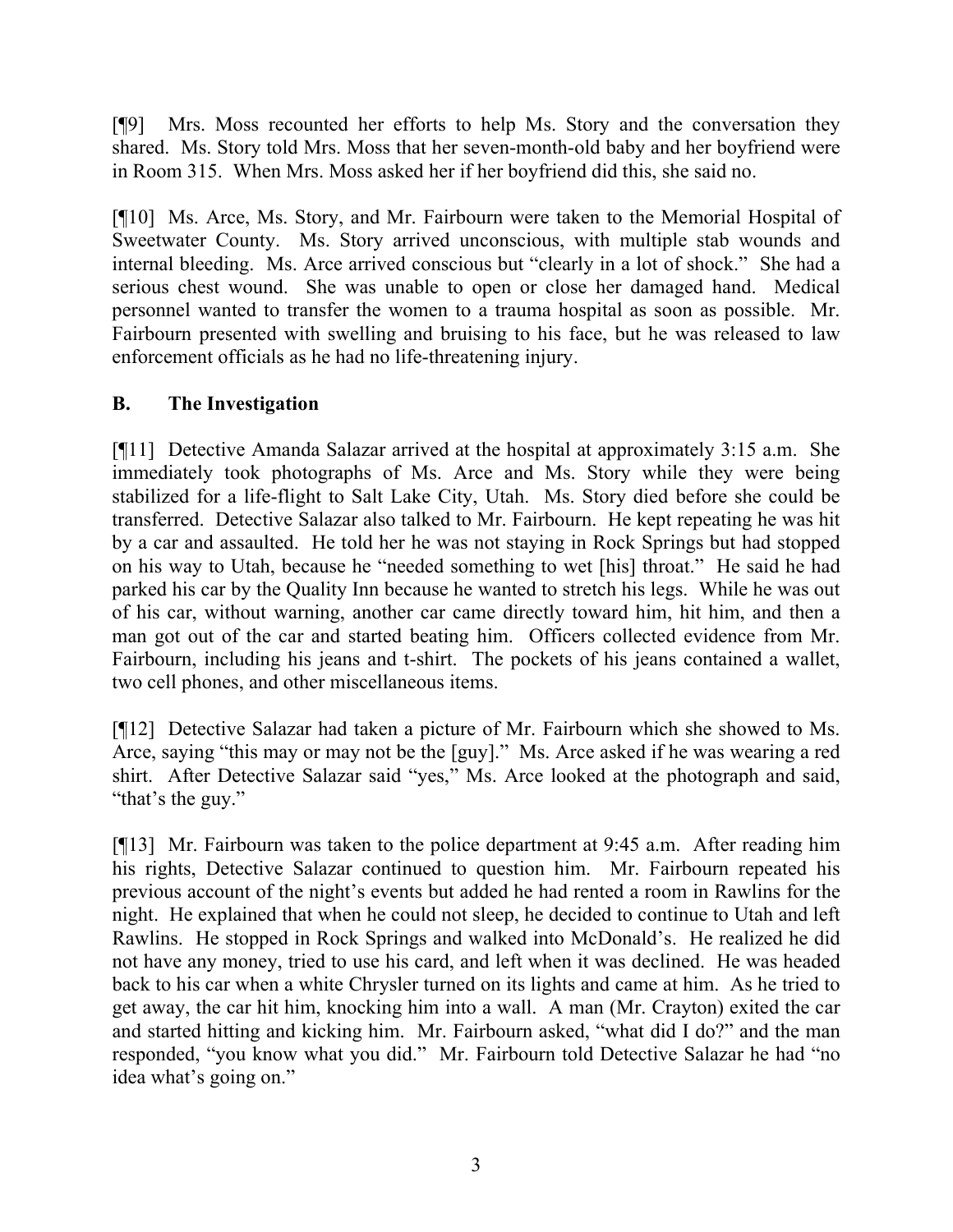[¶14] Detective Salazar challenged this story. She told him, "the lobby at McDonald's closes at 11 o'clock, so you didn't go to the McDonald's to try to get a drink." Mr. Fairbourn responded,

> Like I said, I walked over there, tried to open the door. I don't remember it being closed. I really don't. I'm so out of it still, so I thought I went in. I really did think I went in. And then I tried to find an ATM or a gas station.

Detective Salazar then said, "Brad, tell me about meeting [the] girls." At first, Mr. Fairbourn insisted he did not know what she meant. Mr. Fairbourn maintained, "I didn't meet anyone. I was trying to get to McDonald's. I swear to you. I'm still really confused. . . . [I] [d]idn't even go towards the Quality Inn. I was walking the other direction." At that point, Detective Salazar told him, "[t]wo girls got stabbed last night at the Quality Inn." Mr. Fairbourn continued to insist he had told her everything. Detective Salazar then told Mr. Fairbourn she had accessed the victims' cell phone accounts and had seen the conversations. (She had not done so at that point.) Mr. Fairbourn's story shifted:

> I went down there. I had no money and left. That was what happened. . . . So here's the honest to God truth. I found them [online], sent them a message, and they replied almost immediately. . . . And as I was driving down, I realized I had no money. I had just bought that hotel room and filled up my truck, so I had no money. . . . I don't even think I went to the room. I started walking there, pulled out my wallet and realized I had nothing and turned around and started to leave, and then I got hit by the car. . . . So that's what really happened.

[¶15] Mr. Fairbourn repeated he never had the room number and never met the girls. Shortly thereafter, he said, "I think maybe I need a lawyer," and the interview ended. Mr. Fairbourn was charged and transported to the jail, where he remained until trial.

[¶16] Meanwhile, at the Quality Inn, officers from the Rock Springs Police Department secured the scene and interviewed other hotel guests. The officers took photographs and DNA swabs from the scene. They also took DNA swabs from the victims' clothing and from the clothing of Mr. Fairbourn and Mr. Crayton. Additionally, officers took DNA samples from Mr. Fairbourn, Mr. Crayton, and Ms. Story. Ms. Arce supplied a DNA sample on request in late November 2016.

[¶17] Officers procured search warrants for Ms. Arce's cell phone and the cell phones found in Mr. Fairbourn's pocket. Ms. Arce's and Mr. Fairbourn's cell phones contained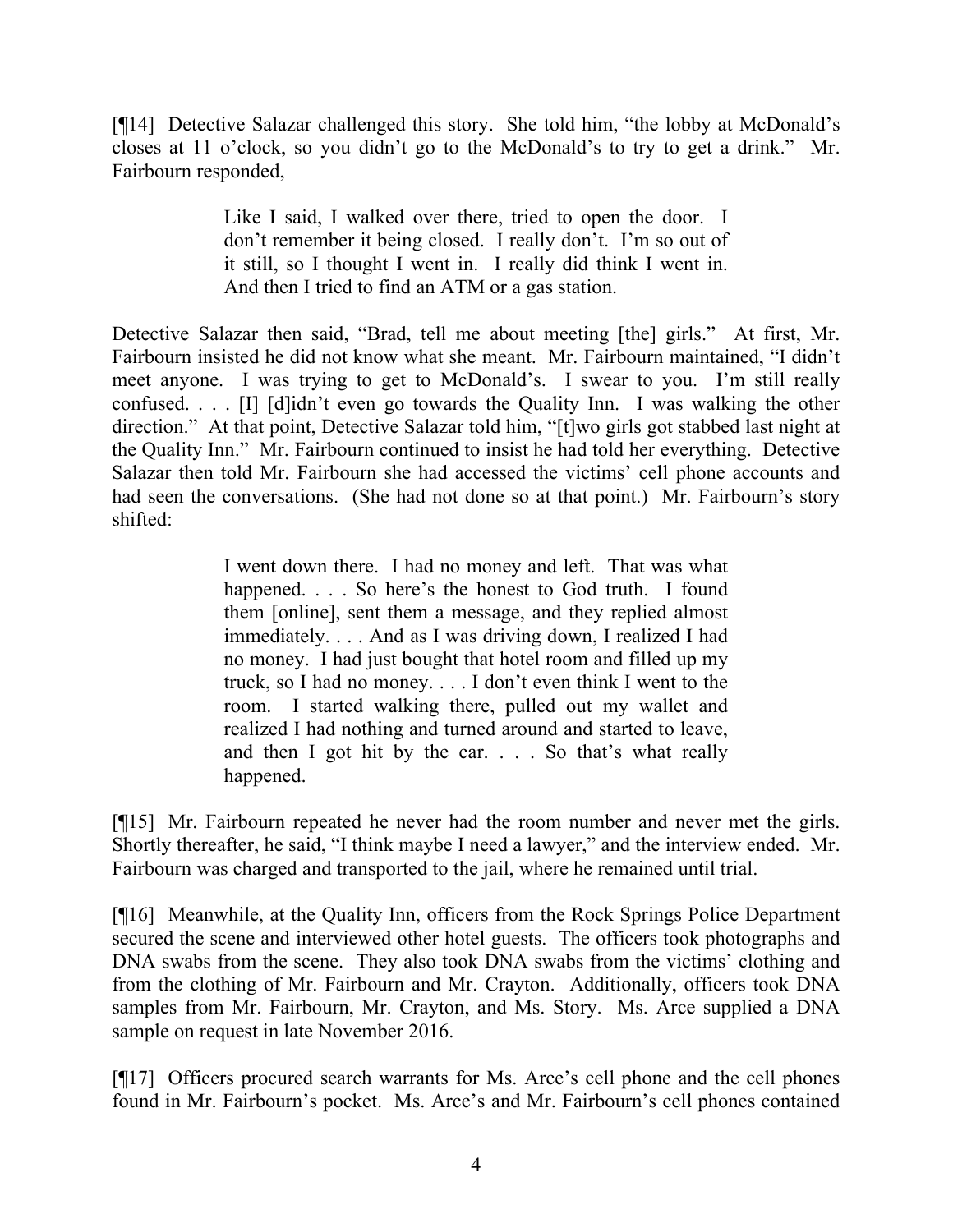the messages sent and received between them while Mr. Fairbourn traveled to Rock Springs. The second cell phone in Mr. Fairbourn's pocket belonged to Ms. Story.

[¶18] Officers investigated the surrounding area. The JFC Engineers & Surveyors building was located near the Quality Inn. At the next-door business, Smyth Printing, a one-story building, they found a knife and a scabbard toward the front and center of the roof. These were photographed and collected. When Richard Meeks, the IT manager at JFC Engineers & Surveyors, arrived at work on June 23, 2016, he provided officers video footage from the business surveillance camera. This video showed Mr. Fairbourn walking up to the building around 1:22 a.m. from the direction of Smyth Printing.

[¶19] The Wyoming State Crime Lab (Crime Lab) conducted an initial DNA test of the knife handle in November 2016. The test was inconclusive for Mr. Fairbourn's DNA due to the complexity of testing a sample containing blood from more than one person. A later DNA test was run using a technique suited for such samples. This later testing technique only became available to the Crime Lab in January 2017. The later test on the samples from the knife *blade* identified the DNA profiles of Ms. Arce and Ms. Story. The DNA profiles on the samples from the knife *handle* were those of Mr. Fairbourn and Ms. Arce.

# **C. The Trial**

[¶20] Mr. Fairbourn's trial began on February 7, 2018. The State presented the testimony of Quality Inn guests: Mr. Fudurich, Mr. Moss, and Mrs. Moss. Lori Keelin, the night auditor at the Quality Inn, related the events that occurred in the hotel lobby. Ms. Arce, Mr. Crayton, and Mr. Lovato also testified. In addition, numerous law enforcement officers explained their part in various investigative activities.

[¶21] This testimony was accompanied by photographs and body camera videos from several officers at the scene of the crime. The jury also saw the surveillance video from JFC Engineers and the recorded videos of Mr. Fairbourn's interviews at the hospital and the police station.

[¶22] The jury heard a recording of a telephone call between Mr. Fairbourn and a relative while Mr. Fairbourn was in jail. The telephone call was recorded after the State disclosed the presence of Ms. Arce's and Mr. Fairbourn's DNA on the knife handle. Mr. Fairbourn and the caller discussed the test results. Mr. Fairbourn told the caller the defense would explain the presence of his DNA "by the fact that I shook the hand of . . . the other person that's on there . . . . [I]t was Arce that was on there." After further discussion, the other person on the call said, "No, I totally forgot you met the bitches, and they wanted more money. I totally forgot that." It was from this conversation that the State first learned that Mr. Fairbourn *admitted* he went to Room 119 and met with the victims.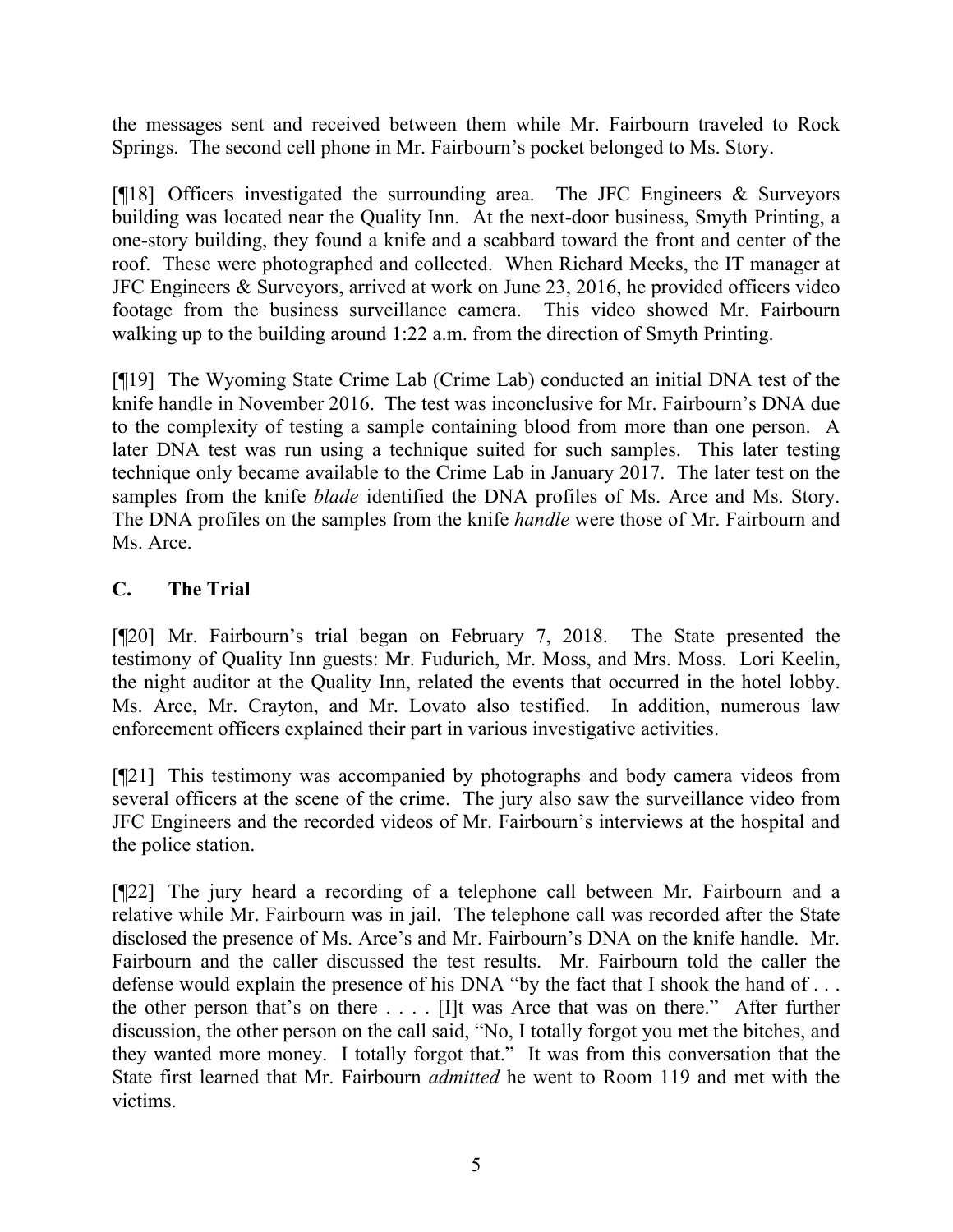[¶23] Medical professionals testified to the location and severity of the victims' wounds and, in Ms. Story's case, the cause of death. The State called two expert forensic analysts. The first, Jennifer Brammeier, explained the manual DNA test results from the analysis performed in November 2016, prior to receiving a DNA sample from Ms. Arce. The second, Christina Buettner, testified she performed a second analysis in March 2017 using a new technique, and she included Ms. Arce's DNA sample in addition to the samples from Ms. Story, Mr. Crayton, and Mr. Fairbourn.

[¶24] Ms. Brammeier testified that on November 29, 2016, she conducted the initial serology and DNA tests. She tested four cutouts from Mr. Fairbourn's t-shirt, three cutouts from Mr. Fairbourn's jeans, four swabs from the knife blade, and two swabs from the knife handle. She detected human blood on the t-shirt, jeans, and the knife blade and the possible presence of blood on the knife handle. A presumptive chemical test indicated additional areas of possible blood on the t-shirt and jeans. Ms. Brammeier conducted a manual DNA analysis which established a profile of the blood on the jeans and t-shirt consistent with Mr. Fairbourn's  $DNA<sup>1</sup>$  $DNA<sup>1</sup>$  $DNA<sup>1</sup>$  The profile from one cutout of Mr. Fairbourn's jeans showed a DNA mixture from which Ms. Story could not be excluded, and another profile from a separate jeans cutout was also consistent with Ms. Story's DNA. Swabs from the knife blade showed a mixture of DNA consistent with Ms. Story and another unidentified individual or individuals. The DNA profile from the knife handle contained a mixture of blood, and while the results were inconclusive, Ms. Story and Mr. Fairbourn could not be excluded. At the time of these tests, Ms. Arce's samples had not been received and the new technique was not available.<sup>[2](#page-6-1)</sup>

[¶25] Ms. Buettner, the DNA technical leader at the Crime Lab, testified regarding the validation procedures used to prepare DNA testing and the methods used to prevent contamination of samples. She explained the Crime Lab started using a new testing technique, called STRmix, in January 2017. Manual testing, which was used during the November DNA tests, could not be statistically valid for three-person mixtures of DNA. The manual test results would have required a finding of "inconclusive."

[¶26] Ms. Buettner reran DNA profiles using the STRmix technique and with the benefit of Ms. Arce's samples. She issued her report on March 30, 2017. The DNA on the cutout from Mr. Fairbourn's jeans contained a ninety-two percent contribution from Ms. Story with the remainder from another individual who may have been Mr. Fairbourn.

<span id="page-6-0"></span><sup>&</sup>lt;sup>1</sup> "Profiles are declared to be consistent when no conflicting allele designations can be discerned. Profiles are declared to be not consistent when genetic comparisons show differences that can only be explained by the samples originating from different sources."

<span id="page-6-1"></span><sup>&</sup>lt;sup>2</sup> Ms. Arce's samples were provided shortly thereafter.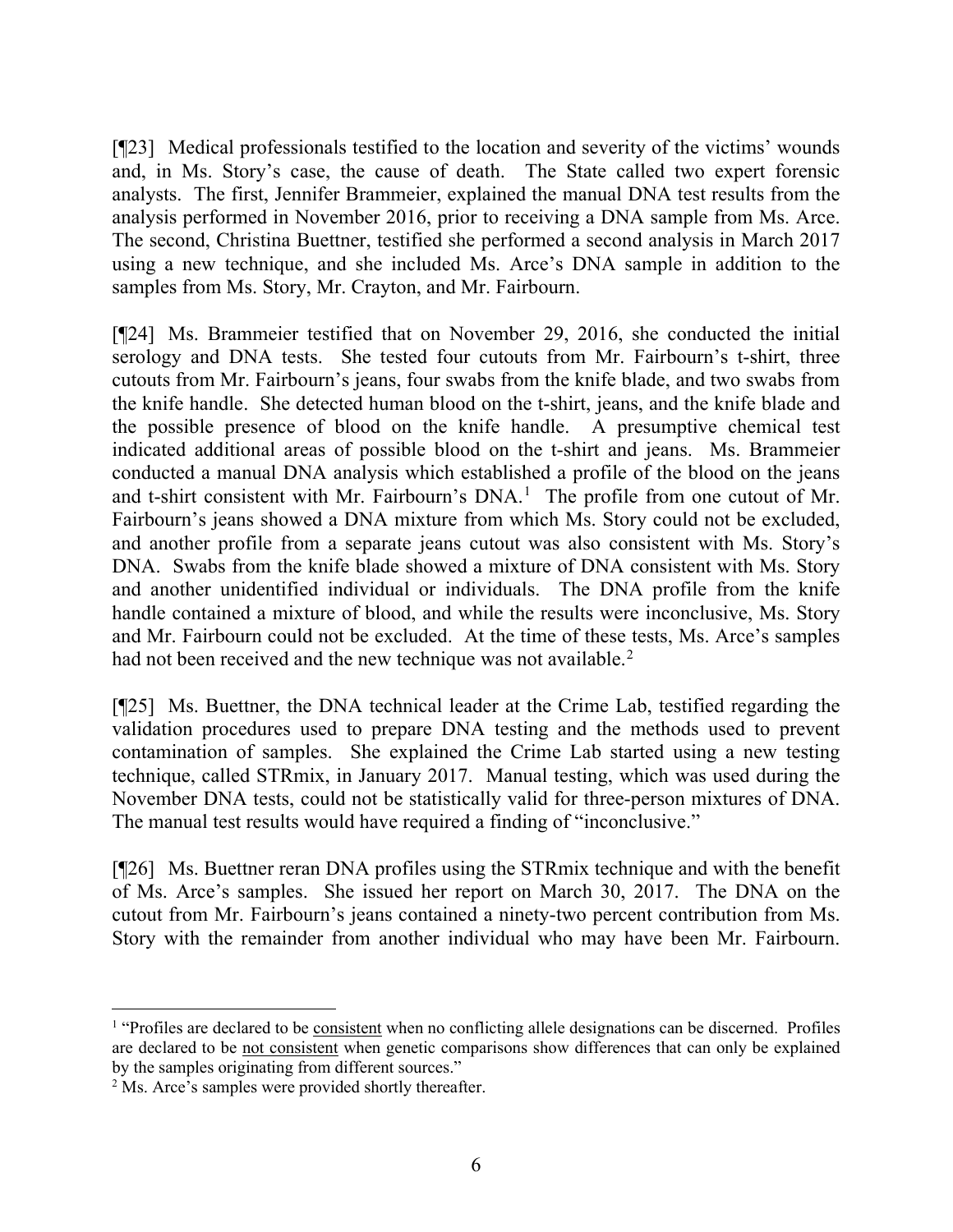The DNA on the knife blade had contributions from Ms. Arce and Ms. Story, and the DNA on the knife handle contained contributions from Mr. Fairbourn and Ms. Arce.

[¶27] Commander Clark Robinson, a blood spatter expert and the Rock Springs Police Department Division Commander, testified that he was not surprised at the relatively sparse amount of blood on Mr. Fairbourn because many of Ms. Story's wounds were in places covered by her hair or clothing. He testified, where the attacker is much taller than the victim, blood would be more likely to be lower to the ground and on the attacker's pants or shoes. Here Mr. Fairbourn was significantly taller than the victims.

[¶28] During cross-examination, defense counsel engaged in the following colloquy with Commander Robinson:

- Q. . . . [Y]ou don't know who did this, do you?
- A. I do believe I do know.
- Q. I'm asking you if you have any evidence who did this?

. . .

A. Beyond the statements of the witnesses that saw him do it and the blood on him and the knife and his DNA?

The trial then recessed for the day.

[¶29] At the close of the State's case, the defense moved for a judgment of acquittal. The district court denied the motion and the defense presented its case. Dr. Greg Hampikian testified as Mr. Fairbourn's DNA expert. Dr. Hampikian presented a PowerPoint explaining DNA analysis and the difficulties in determining complex (more than one contributor) DNA samples.<sup>[3](#page-7-0)</sup> He also explained DNA transfer and the ease with which it can be transferred from one object to another.

[¶30] The defense called three more witnesses: Robert Mizel, an investigator for the Sweetwater County and Prosecuting Attorney's Office, who had interviewed Ms. Arce in Salt Lake City; Rock Springs Police Department Sergeant Travis Moser, who had interviewed Quality Inn guests on the morning of June 23, 2016; and Mr. Fairbourn. The defense sought to introduce reports made by Mr. Mizel and Sergeant Moser. These reports contained statements by witnesses who were not called at trial. If the reports

<span id="page-7-0"></span><sup>&</sup>lt;sup>3</sup> Dr. Hampikian was allowed to testify during the State's presentation of evidence due to scheduling complications.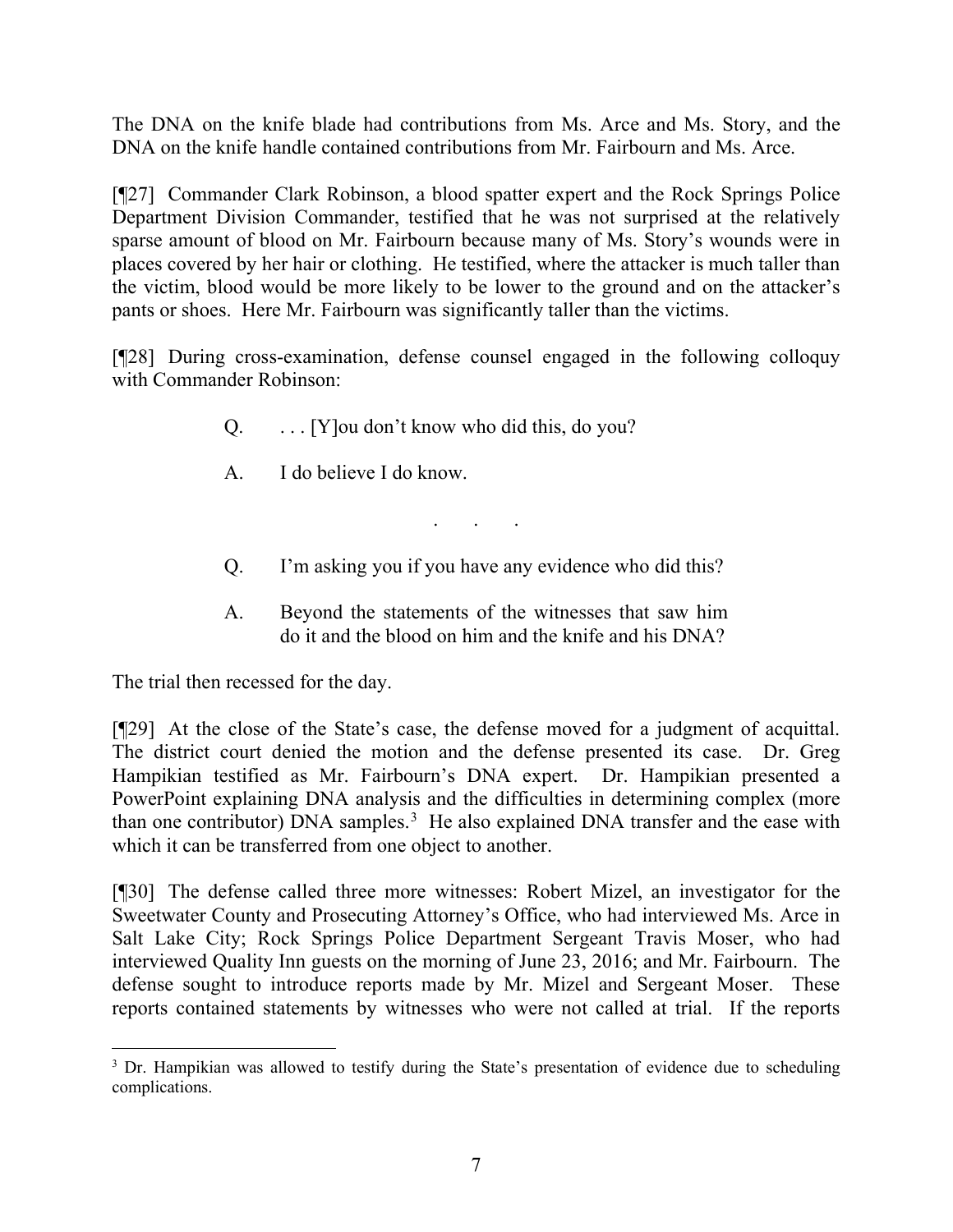could be successfully introduced, the defense could present the substance of the statements without calling the witnesses themselves. The district court allowed the defense to question Mr. Mizel and Sergeant Moser in an offer of proof. The district court ruled:

> [W]ith respect to the report of Sergeant Moser, this report has so much information, so much hearsay in it, apart from the statements [the defense seeks to introduce], and we heard today and in the courtroom that Sergeant Moser was simply called out to do what he did to interview people and make a report, and he didn't do anything else, . . . that report is excluded.

> You can talk to him about the fact of what he did in the case and what he did with the report, but the hearsay information inside of this report is not admissible.

> With respect to the specific report of County Attorney's Office Investigator Mizel, the report itself, again, prepared by Officer Mizel is not admissible, however, you can ask him about those two statements that are highlighted in your exhibit that you presented to the Court, but beyond that, you may not talk about the report or get into any more detail contained in that report. Is everyone clear?

[¶31] Mr. Fairbourn was the final witness. He admitted he lied to police investigators but said he did so because he feared he would be arrested for soliciting. He admitted he went to Room 119. He testified he went in, shut the door, and shook the women's hands. They told him, "if you'll put the donation on the table, we can get started." He became very nervous and thought he might be robbed, so he left, intending to drive home to Utah. Before getting in his car, he walked toward McDonald's, realized it was closed, and started to return to his vehicle. He recounted getting hit by Mr. Crayton's car and the subsequent assault. Mr. Fairbourn said he did not understand what was happening at the time. He described his experience at the police station and insisted he did not stab Ms. Story or Ms. Arce.

[¶32] On cross-examination, Mr. Fairbourn admitted he did not have \$300 in cash when he left Rawlins but said he intended to go to an ATM. He later testified he knew he did not have \$300 available in any of his accounts. When asked about Ms. Story's cell phone found in his possession, he stated, "That's what I've been told. . . . I don't believe or disbelieve [I had two phones]. I just don't know." Mr. Fairbourn testified he did not see anyone go into the room after he left Room 119 and did not hear screaming.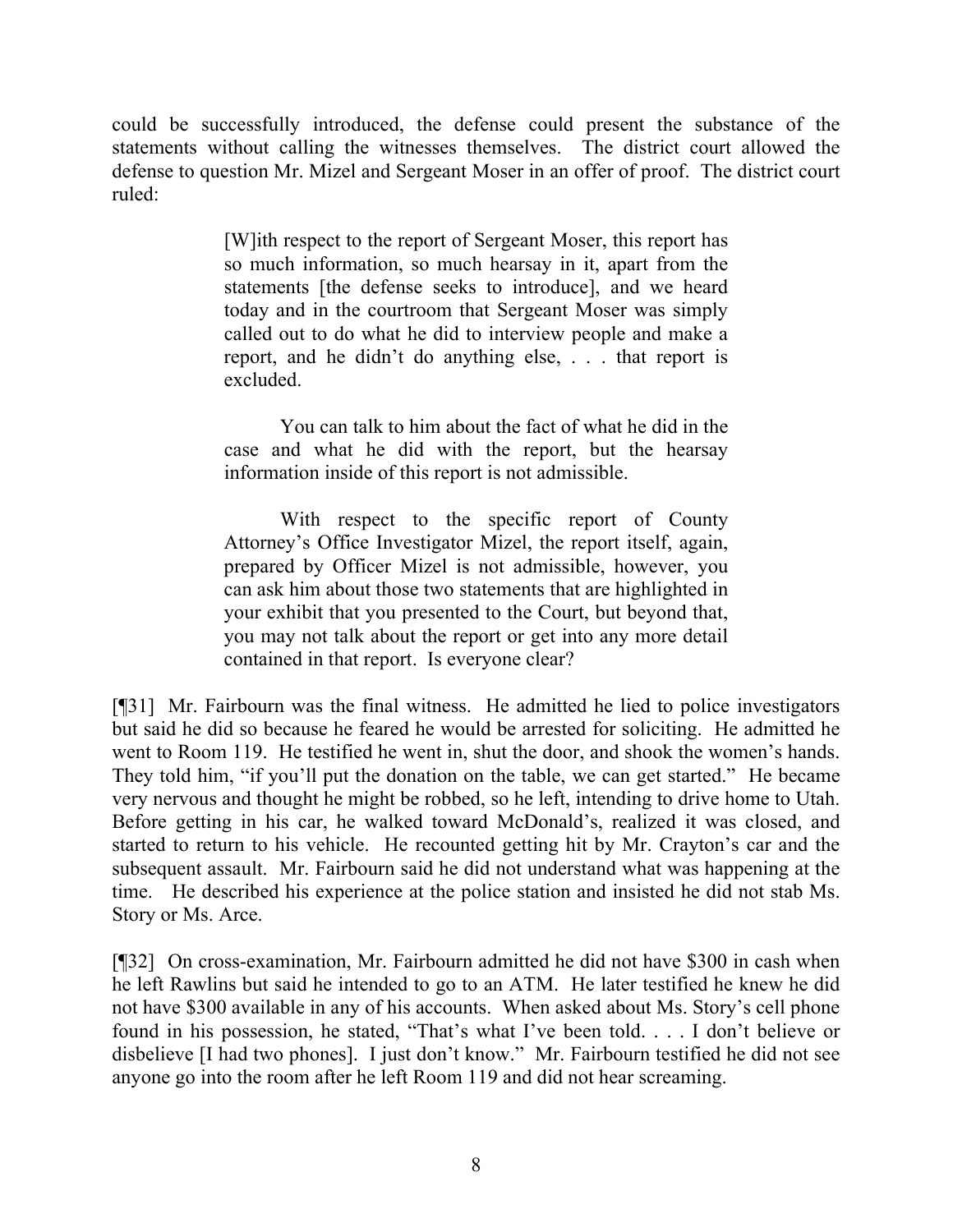[¶33] The jury returned guilty verdicts on Murder in the First Degree and Attempted Murder in the First Degree. The district court sentenced Mr. Fairbourn to two life sentences without the possibility of parole.

[¶34] On February 15, 2019, Mr. Fairbourn filed a W.R.A.P. 21 motion for a new trial alleging ineffective assistance of counsel. The district court heard argument and received evidence on May 8, 2019. The district court entered its Order Denying New Trial on August 14, 2019, and Mr. Fairbourn timely appealed.

## *I. Was Mr. Fairbourn denied his statutory or constitutional right to a speedy trial?*

## **A. Standard of Review**

[¶35] Mr. Fairbourn asserts the charges against him must be dismissed because the time elapsed between his arrest and his trial violated his right to a speedy trial under both Rule 48 of the Wyoming Rules of Criminal Procedure and the Sixth Amendment of the United States Constitution. We review claims of speedy trial violations de novo to ensure the mandates of W.R.Cr.P. 48 and constitutional guarantees are met. *Berry v. State*, 2004 WY 81, ¶ 17, 93 P.3d 222, 227–28 (Wyo. 2004) (citation omitted).

## **B. Analysis**

### **1. W.R.Cr.P. 48**

[¶36] Mr. Fairbourn was arraigned on August 10, 2016, and trial commenced on February 7, 2018, a period of 546 days. W.R.Cr.P. 48(b)(2) requires "[a] criminal charge shall be brought to trial within 180 days following arraignment." We would normally analyze Mr. Fairbourn's speedy trial rights under W.R.Cr.P. 48 by calculating the 180 day requirement, beginning with arraignment and ending with commencement of trial, while excluding any of the time periods permitted under the rule. [4](#page-9-0) *Ortiz v. State*, 2014

- (B) Proceedings on another charge;
- (C) The time between the dismissal and the refiling of the same charge; and
- (D) Delay occasioned by defendant's change of counsel or application therefor.
- (4) Continuances exceeding 180 days from the date of arraignment may be granted by the trial court as follows:
	- (A) On motion of defendant supported by affidavit; or

<span id="page-9-0"></span> $4$  Rule 48(b) provides:

<sup>(3)</sup> The following periods shall be excluded in computing the time for trial:

<sup>(</sup>A) All proceedings related to the mental illness or deficiency of the defendant;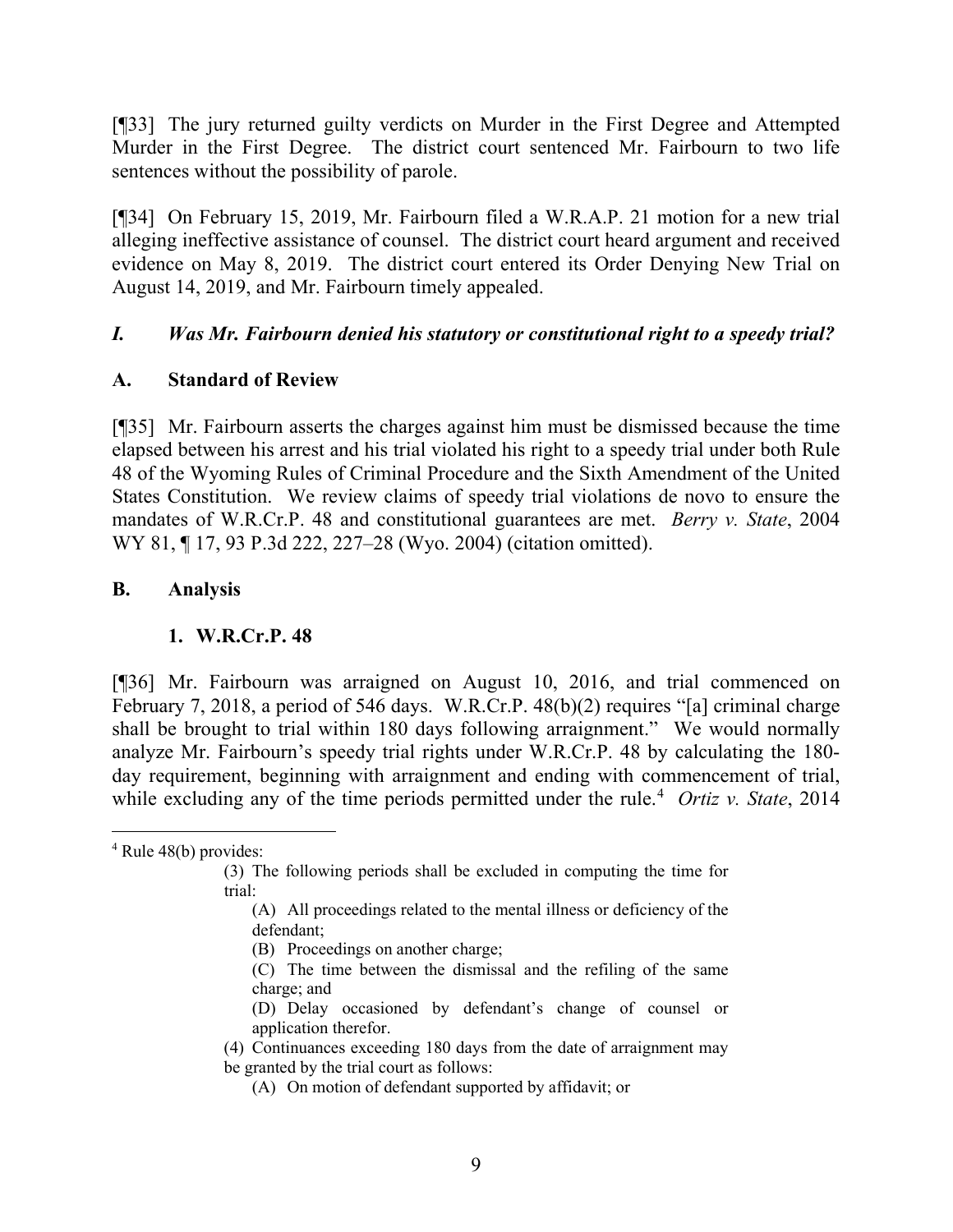WY 60, ¶ 33, 326 P.3d 883, 892 (Wyo. 2014) (citation omitted). In this case, however, Mr. Fairbourn filed a knowing and voluntary waiver of his right to a speedy trial on December 16, 2016—128 days after his arraignment. The "[f]iling [of] a signed waiver of speedy trial by the defendant effectively stops the clock pursuant to W.R.Cr.P. 48." *Id.* ¶ 35, 326 P.3d at 892 (citation omitted); *Mathewson v. State*, 2019 WY 36, ¶¶ 52–53, 438 P.3d 189, 208–09 (Wyo. 2019).

[¶37] Mr. Fairbourn argues his express waiver is not dispositive of the issue. W.R.Cr.P. 48(b)(5) provides: "Any criminal case not tried or continued as provided in this rule shall be dismissed 180 days after arraignment." W.R.Cr.P. 48(b)(4)(A) provides: "Continuances exceeding 180 days from the date of arraignment may be granted by the trial court as follows: (A) On motion of defendant supported by affidavit[.]" Mr. Fairbourn claims his later motions for a continuance were not accompanied by the required affidavit. In addition, he maintains the district court failed to make findings regarding the prosecution's due diligence when it granted later continuances as required by Rule 48(b)(4)(B)(ii). [5](#page-10-0)

- (B) On motion of the attorney for the state or the court if:
	- (i) The defendant expressly consents;
	- (ii) The state's evidence is unavailable and the prosecution has exercised due diligence; or

(iii) Required in the due administration of justice and the defendant will not be substantially prejudiced; and

(C) If a continuance is proposed by the state or the court, the defendant shall be notified. If the defendant objects, the defendant must show in writing how the delay may prejudice the defense.

(5) Any criminal case not tried or continued as provided in this rule shall be dismissed 180 days after arraignment.

(6) If the defendant is unavailable for any proceeding at which the defendant's presence is required, the case may be continued for a reasonable time by the trial court but for no more than 180 days after the defendant is available or the case further continued as provided in this rule.

W.R.Cr.P. 48 (b)(3)–(6).

<span id="page-10-0"></span><sup>5</sup> Mr. Fairborn cites *United States v. Toombs*, 574 F.3d 1262, 1272 (10th Cir. 2009) in support of his argument. This case is inapplicable to our Rule 48 analysis. In *Toombs*, the Tenth Circuit found the reasons supporting several ends-of-justice continuances inadequate where the "sole explanation contained in the record for each of the continuances [was] that discovery was recently disclosed and counsel consequently needed additional time to prepare for trial." *Toombs*, 574 F.3d at 1272. The Tenth Circuit has distinguished the facts in *Toombs*, because in that case, there was no indication "—from the motions seeking continuances or from the district court's orders granting them—that the district court had considered 'the nature of the recently disclosed discovery, the relevance or importance of the discovery, or why . . . it [was] proper to grant an approximately two-month continuance.'" *United States v. Watson*, 766 F.3d 1219, 1231 (10th Cir. 2014) (citing *Toombs*, 574 F.3d at 1272). Unlike *Toombs*, and similar to *Watson*, the district court here was fully apprised of the reasons for the requested continuances.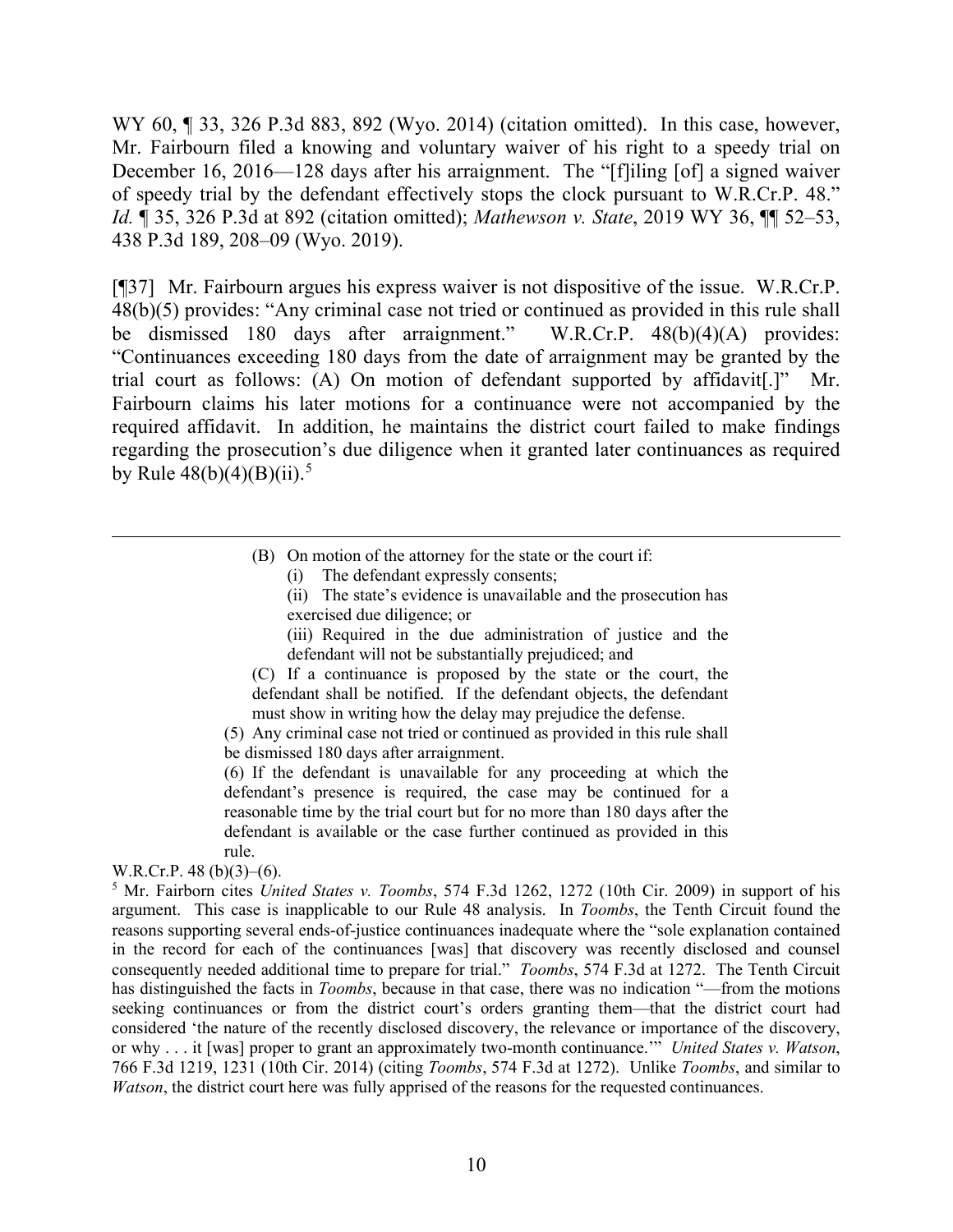[¶38] We do not "impose a set of specific procedural requirements to which a court must adhere in re-setting a trial date." *Castellanos v. State*, 2016 WY 11, ¶ 63, 366 P.3d 1279, 1298 (Wyo. 2016). "Our concern [is] not with the mechanics of a trial court's setting of a trial date, but rather with the court's attention to the grounds on which a trial date may be continued beyond the 180-day mark." *Id.* Mr. Fairbourn's express waiver eliminated the need for an affidavit accompanying each of his subsequent continuance requests.

[¶39] Mr. Fairbourn made no attempt to revoke or challenge the ongoing validity of his intentional waiver. He requested, stipulated to, or was notified of every continuance. Five continuances were granted in this matter. Mr. Fairbourn failed to object to any of the continuances. Relevant to our Rule 48 analysis, Mr. Fairbourn requested and was granted a continuance on December 19, 2016—three days after he entered his waiver of speedy trial—based on the volume of discovery and the desire to hire a DNA expert among other things. His next motion was heard on May 5, 2017, when Mr. Fairbourn requested a continuance as a result of the State's new DNA evidence. Defense counsel orally renewed Mr. Fairbourn's speedy trial waiver stating he was not faulting the State and he had discussed the delay with Mr. Fairbourn. He asserted Mr. Fairbourn was

> not concerned when the trial is. He just wants to be sure when the trial is held that we've done everything, all of us, to make sure that we've made the trial as fair as possible, so he has — he certainly has no objection, and he has signed a Waiver of Speedy Trial prior.

[¶40] On August 14, 2017, the parties stipulated to a mental health evaluation of Mr. Fairbourn at the Wyoming State Hospital. However, Mr. Fairbourn was not scheduled for transfer to the facility until shortly before the due date for the evaluation report. This delayed the evaluation and required another continuance. Mr. Fairbourn was notified and did not object. The final continuance, a two-day delay, was initiated by the district court. The reason is not set forth in the record, but counsel for both parties were consulted and did not object.

[¶41] Mr. Fairbourn's express waiver of his right to a speedy trial under W.R.Cr.P. 48 remained in effect throughout the proceedings. His statutory right to a speedy trial was not violated.

# **2. Constitutional Right to a Speedy Trial**

[¶42] Mr. Fairbourn's claim that his constitutional right to a speedy trial was violated requires separate analysis. We apply the four-factor test set forth in *Barker v. Wingo*, 407 U.S. 514, 530–33, 92 S.Ct. 2182, 2192–93, 33 L.Ed.2d 101 (1972): "(1) the length of the delay, (2) the reason for the delay, (3) the defendant's assertion of his right, and (4) the prejudice to the defendant." *Ortiz*, ¶ 39, 326 P.3d at 893 (citations omitted).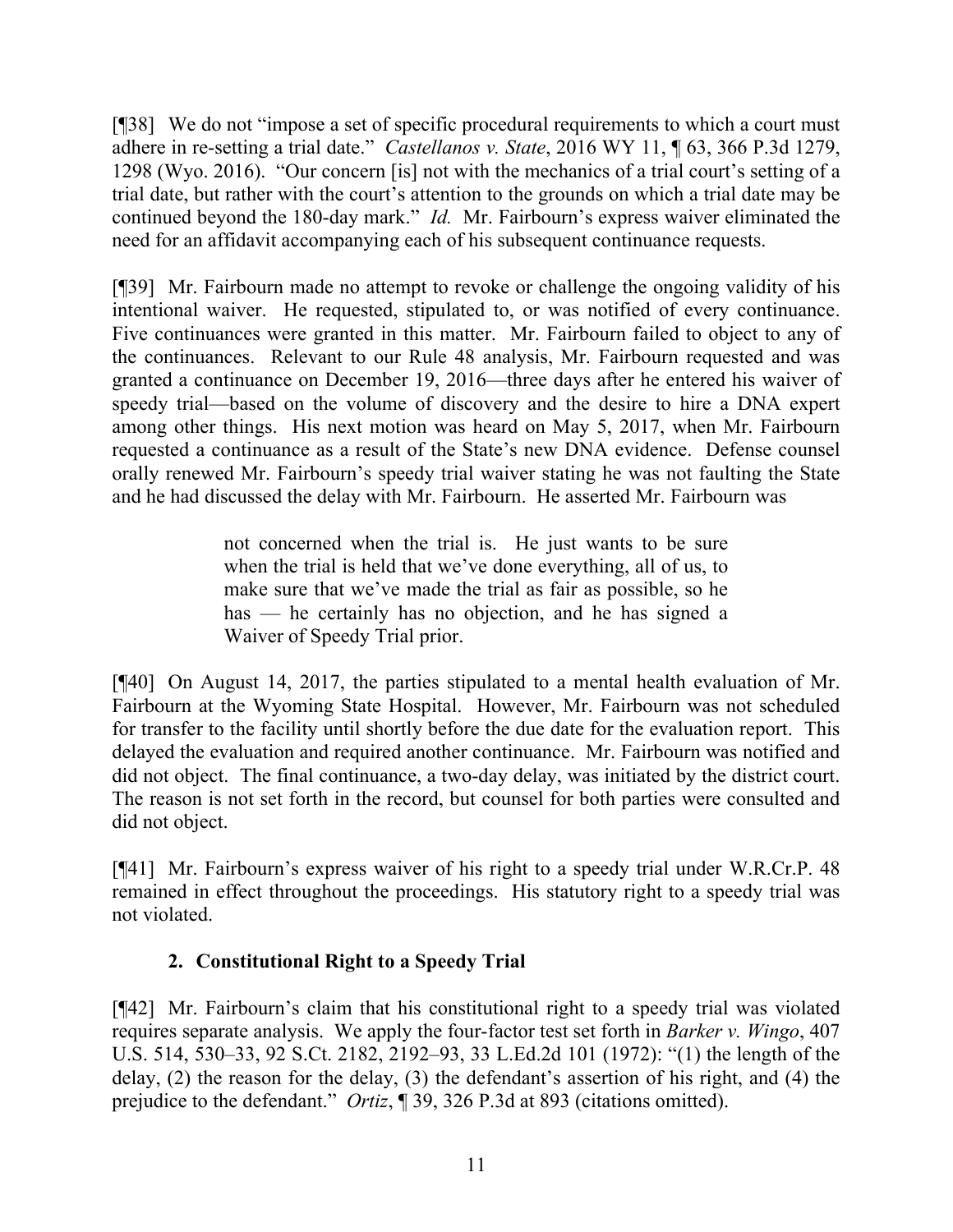We conduct this analysis to determine whether the delay in bringing the accused to trial was unreasonable, that is, whether it substantially impaired the right of the accused to a fair trial. No single factor is dispositive. Instead, we consider the factors together and balanced in relation to all relevant circumstances. The State has the burden to prove delays in bringing the defendant to trial are reasonable and necessary.

*Mathewson*, ¶ 57, 438 P.3d at 209 (internal citations and quotation marks omitted).

### **a. Length of Delay**

[¶43] Unlike Rule 48, where the speedy trial calculations begin at arraignment, the constitutional "speedy trial clock begins to run at the time of arrest, information, or indictment, whichever occurs *first*." *Webb v. State*, 2017 WY 108, ¶ 15, 401 P.3d 914, 921 (Wyo. 2017) (emphasis added) (citations omitted). It "continues until the defendant is convicted, acquitted or a formal entry is made on the record of his case that he is no longer under indictment." *Ortiz*, ¶ 40, 326 P.3d at 893 (citations omitted). Mr. Fairbourn was arrested June 23, 2016, and convicted on February 15, 2018. "Although [n]o precise length of delay automatically constitutes a violation of the right to a speedy trial, a delay of over 365 days presumptively triggers review of the remaining *Barker* factors." *Mathewson*, ¶ 58, 438 P.3d at 210 (citations and internal quotation marks omitted). We proceed with an examination of the remaining *Barker* factors as the time between Mr. Fairbourn's arrest and conviction was well over the presumptive trigger.

#### **b. Reason for Delay**

[¶44] The second *Barker* factor requires us to consider the reasons for the delay and which party was responsible for the delay. *Ortiz*, ¶ 42, 326 P.3d at 893 (citation omitted). "We weigh the delays caused by the State against those caused by the defendant, keeping in mind it is the State's burden to bring a defendant to trial in a timely manner and it must show that the delays were reasonable and necessary." *Mathewson*, ¶ 59, 438 P.3d at 210 (quoting *Durkee v. State*, 2015 WY 123, ¶ 16, 357 P.3d 1106, 1112 (Wyo. 2015)). Delays caused by the defendant, "including requests for continuances, changes in defense counsel, and defendant's pretrial motions, may disentitle a defendant to speedy trial safeguards." *Id.* (citation and internal quotation marks omitted). "Any delay caused by the defendant's counsel is also charged against the defendant." *Id.* (citing *Castellanos*, ¶ 73, 366 P.3d at 1300).

[¶45] Mr. Fairbourn asserts, other than his request for a competency evaluation, the delays were attributable to the State due to its inability to timely produce discovery "or otherwise follow Court Orders." We disagree.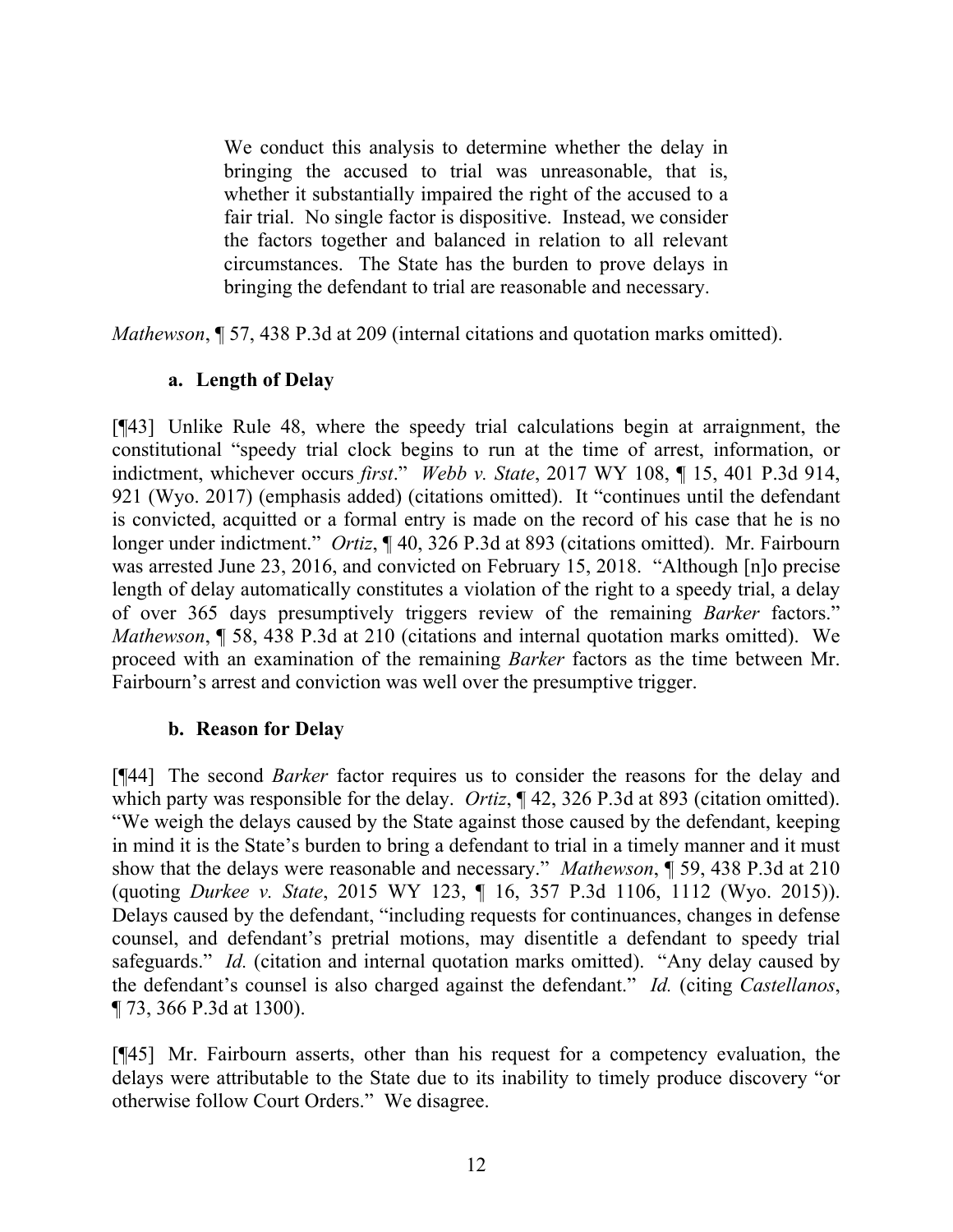[¶46] Mr. Fairbourn was arrested on June 23, 2016. On June 29, 2016, he requested a continuance of the preliminary hearing. This delay is attributable to him.

[¶47] The second delay came as a result of Mr. Fairbourn's December 19, 2016 request for a continuance of the first trial date (January 17, 2017). The cited reason for the request was: (1) the volume of discovery provided by the State; (2) "through no fault of the State," the recent receipt of DNA Lab results (from the November 29, 2016 manual test) which did not include the "Litigation Packet"; and (3) the desire to hire DNA experts to evaluate and testify at trial. The district court granted the continuance and trial was reset for June 12, 2017. We find this delay to be attributable equally to the State and Mr. Fairbourn.

[¶48] The third continuance was granted in May 2017. On May 1, 2017, the parties filed a stipulated response to the court's order for pretrial conference that each had complied with discovery and disclosure requirements and "[c]ommunication between the parties has been excellent . . . ." At the May 5, 2017 pretrial conference, defense counsel offered, "Your Honor, . . . I would like to start out by saying . . . the Defense is not pointing any fingers at anyone." Defense counsel then explained he had received discovery on May 1, 2017, revising the November 2016 DNA report. The DNA samples, retested with new technology, established the DNA on the knife handle was compatible with Mr. Fairbourn and Ms. Arce. The State had received this report sometime after March 30, 2017.

[¶49] Defense counsel requested a continuance to allow for a *Daubert* hearing or, in the alternative, exclusion of the evidence. Defense counsel explained:

> another option would be . . . even though it's no one's fault, . . . to exclude the evidence . . . .

> The other option would be for a continuance, and that's—that's certainly what I would be asking for should this evidence be allowed in at trial. . . . Mr. Fairbourn [is] not concerned when the trial is.

The district court asked Mr. Fairbourn directly if he agreed with a continuance. Mr. Fairbourn responded, "I think that's the only way to go, your Honor."

[¶50] The district court ruled the evidence "was not even available until March 30th." The court found the one-month gap from March 30 until the defense received the report did not prejudice Mr. Fairbourn. The district court reasoned that even had the report been immediately sent to the defense team, a *Daubert* hearing would have been necessary and could not be scheduled without a continuance of the trial date. The court vacated the existing trial date, and a new trial was set for November 6, 2017. This five-month delay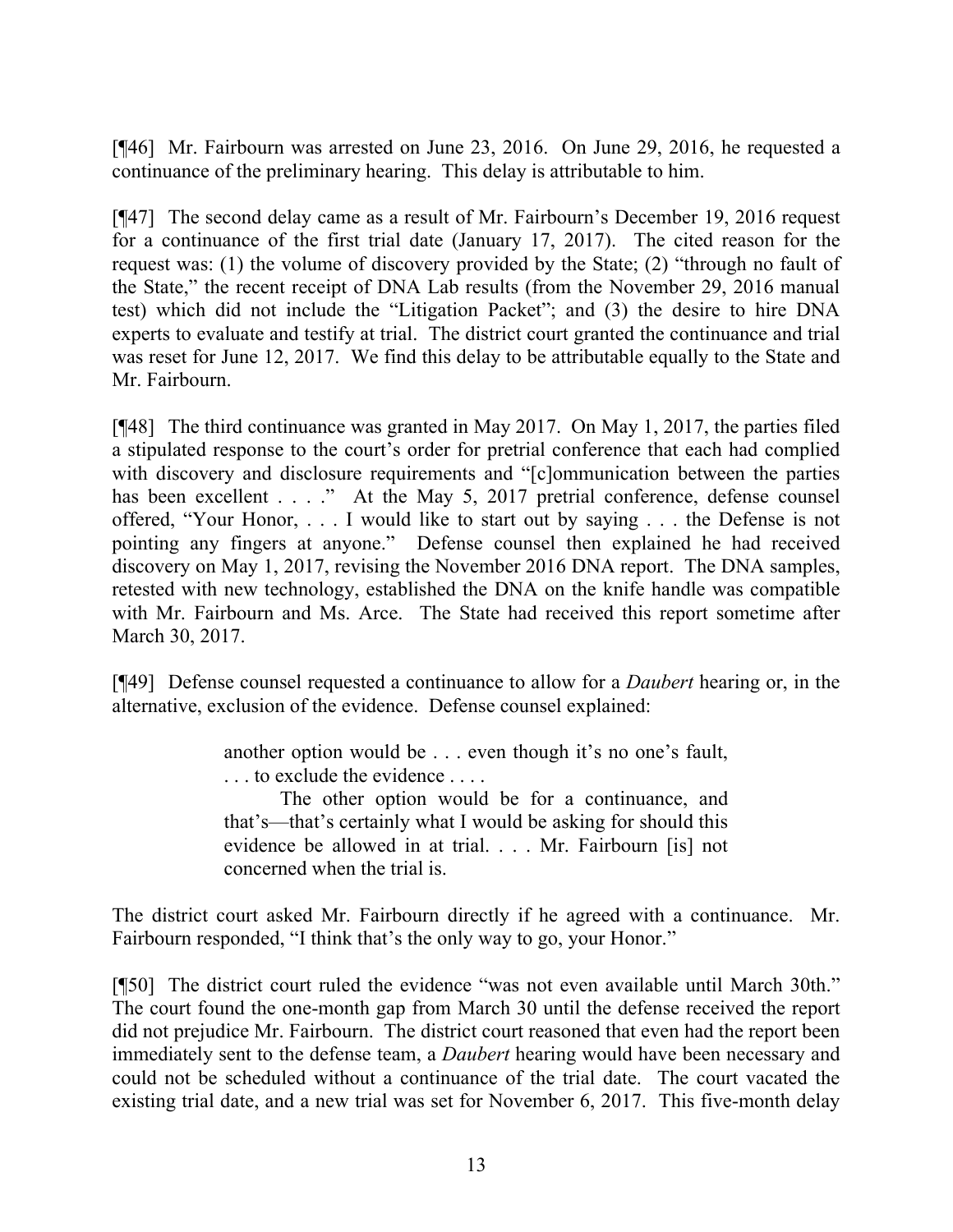is attributable to the State, but given Mr. Fairbourn's express consent, it does not weigh heavily in his favor.

[¶51] On August 14, 2017, the parties filed a stipulated motion for a competency evaluation of Mr. Fairbourn to be conducted at the Wyoming State Hospital. The district court ordered the evaluation and required that it be completed within thirty days. On September 13, 2017, the Wyoming State Hospital requested an additional thirty days from date of admission to complete the evaluation because Mr. Fairbourn was not scheduled to arrive at the facility until the week of October 30,  $2017<sup>6</sup>$  $2017<sup>6</sup>$  $2017<sup>6</sup>$  The record does not reflect the reason the State Hospital could not receive Mr. Fairbourn until that time. After consultation with counsel for both the State and Mr. Fairbourn, and without objection, trial was rescheduled from November 6, 2017, to February 5, 2018.

[¶52] "Where the primary reason for the delay is the determination of the defendant's mental competency to stand trial, Wyoming law requires suspension of all criminal proceedings until the district court can make a determination of the defendant's mental competency to stand trial." *Hauck v. State*, 2001 WY 119, ¶ 14, 36 P.3d 597, 601 (Wyo. 2001) (citations omitted). "Once there exists reasonable cause to question a criminal defendant's competency, due process protections of the state and federal constitutions also mandate such a suspension." *Id.* (citation omitted). Under W.R.Cr.P. 48, all proceedings related to the mental illness or deficiency of the defendant are excluded in computing the time for trial. W.R.Cr.P.  $48(b)(3)(A)$ . Mr. Fairbourn argues that only the first thirty days should be excluded because the additional delay was caused by the State Hospital, not Mr. Fairbourn. We rejected this argument in *Castellanos*, declining to attribute the delay to the State when there was no "inherent unreasonableness in the time it took the State Hospital to complete its evaluation." *Castellanos*, ¶ 84, 366 P.3d at 1302. Here, the three-month delay is neutral. Both parties requested the evaluation and both parties agreed to the extension. There is no indication the State deliberately or negligently caused the delay in scheduling.

[¶53] The final continuance was initiated by the district court. No reason is reflected in the record, but counsel for both parties were consulted and neither objected. We find this two-day rescheduling delay to be neutral.

[¶54] In sum, we assign responsibility for one of five delays—the application of a new technique for DNA testing that was unavailable prior to the time the initial tests were conducted—to the State. This delay was reasonable and necessary. The remaining delays were neutral or attributable to Mr. Fairbourn.

<span id="page-14-0"></span><sup>6</sup> The evaluation was again extended due to the State Hospital's difficulty in securing Mr. Fairbourn's medical records, but this extension did not require an additional continuance.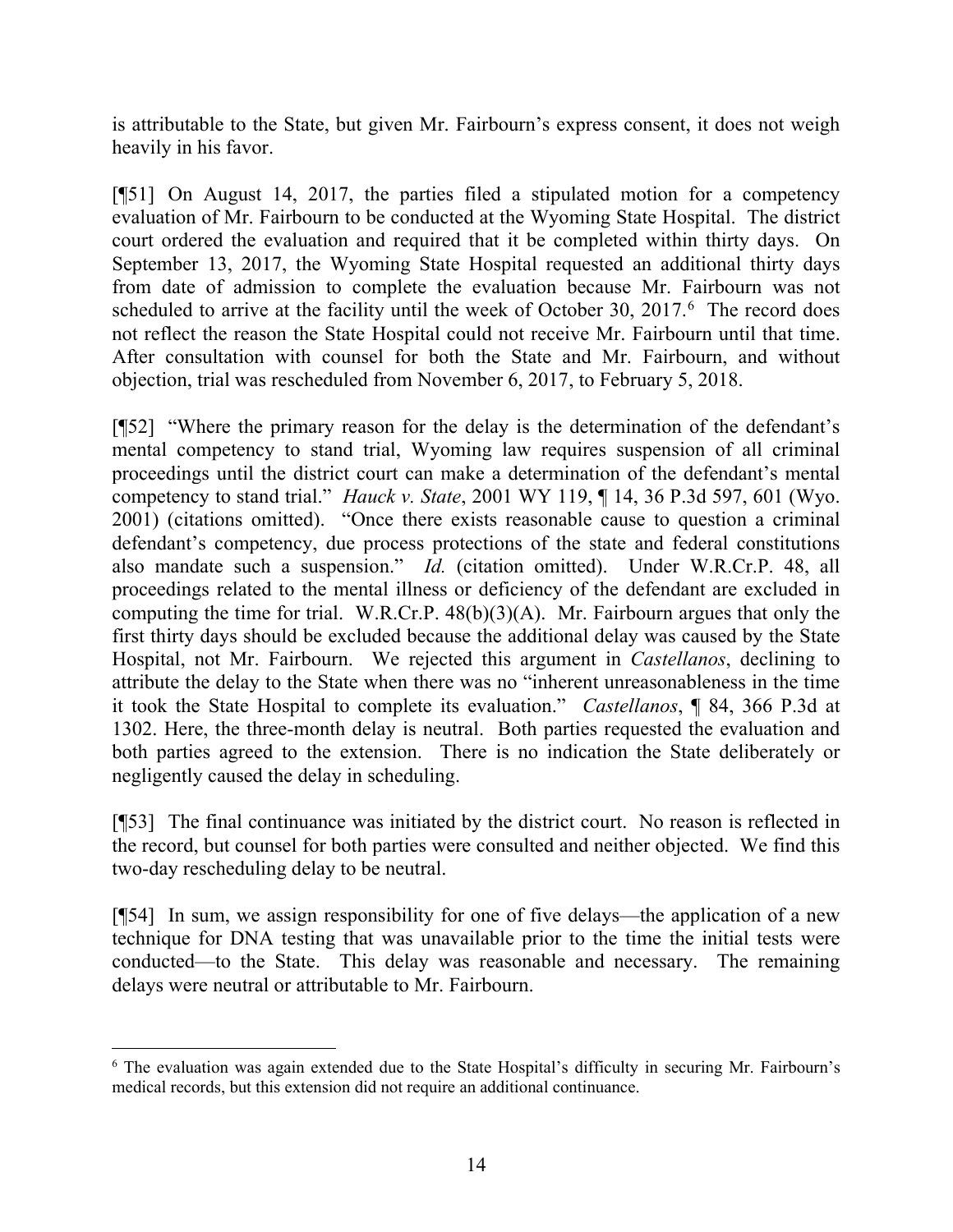### **c. Defendant's Assertion of His Right to Speedy Trial**

[¶55] We now turn to whether Mr. Fairbourn asserted his right to a speedy trial. "Although a defendant is not required to assert his right to a speedy trial, the vigor with which the defendant asserted his right is an important consideration in determining the reasonableness of any delay." *Griggs v. State*, 2016 WY 16, ¶ 68, 367 P.3d 1108, 1130 (Wyo. 2016); *see also Ortiz*, ¶ 52, 326 P.3d at 895 ("The failure to assert the right to a speedy trial, while not necessary to prove a violation of that right, weighs heavily in determining whether that right was violated." (citations omitted)). A defendant's consistent assertion of his right weighs heavily in favor of the defendant, whereas less than vigorous assertions are given little weight. *Berry*, ¶ 45, 93 P.3d at 236; *Campbell v. State*, 999 P.2d 649, 656 (Wyo. 2000) (citation omitted).

[¶56] Mr. Fairbourn filed demands for speedy trial on August 1, 2016, and August 8, 2016. However, these demands were made before his December 16, 2016 express waiver of speedy trial right. Following his waiver, Mr. Fairbourn consistently took the position that he was not concerned with his speedy trial rights. *See supra* ¶ 49. This factor weighs against Mr. Fairbourn in the overall speedy trial analysis.

# **d. Prejudice to Defendant**

[¶57] The final *Barker* factor requires consideration of prejudice. To evaluate prejudice, we consider, "(1) lengthy pretrial incarceration; (2) pretrial anxiety; and, (3) impairment of the defense." *Ortiz*, ¶ 59, 326 P.3d at 896 (quoting *Berry*, ¶ 46, 93 P.3d at 237). "Pretrial anxiety 'is the least significant' factor and because a 'certain amount of pretrial anxiety naturally exists,' an appellant must demonstrate that he suffered 'extraordinary or unusual' pretrial anxiety." *Webb*, ¶ 23, 401 P.3d at 923–24 (quoting *Castellanos*, ¶ 88, 366 P.3d at 1303). We consider "[t]he impairment of defense factor" the "most serious because it impacts the defendant's ability to prepare his case and skews the fairness of the entire system." *Id.* (quoting *Castellanos*, **[88, 366 P.3d at 1303**). Where the defendant claims prejudice, he has the burden to demonstrate and substantiate such prejudice. *Id.* (citations omitted).

[¶58] Mr. Fairbourn was incarcerated for the 602 days between arrest and trial. He asserts his pretrial anxiety caused him to contemplate suicide and suffer severe panic attacks. The record reflects Mr. Fairbourn had mental health issues beginning in childhood, including panic attacks, severe depression, and suicidal incidents. It is reasonable to conclude these mental health problems would continue and perhaps intensify while he remained incarcerated on charges of murder and attempted murder. We find the length of the delay and Mr. Fairbourn's anxiety weigh marginally in his favor.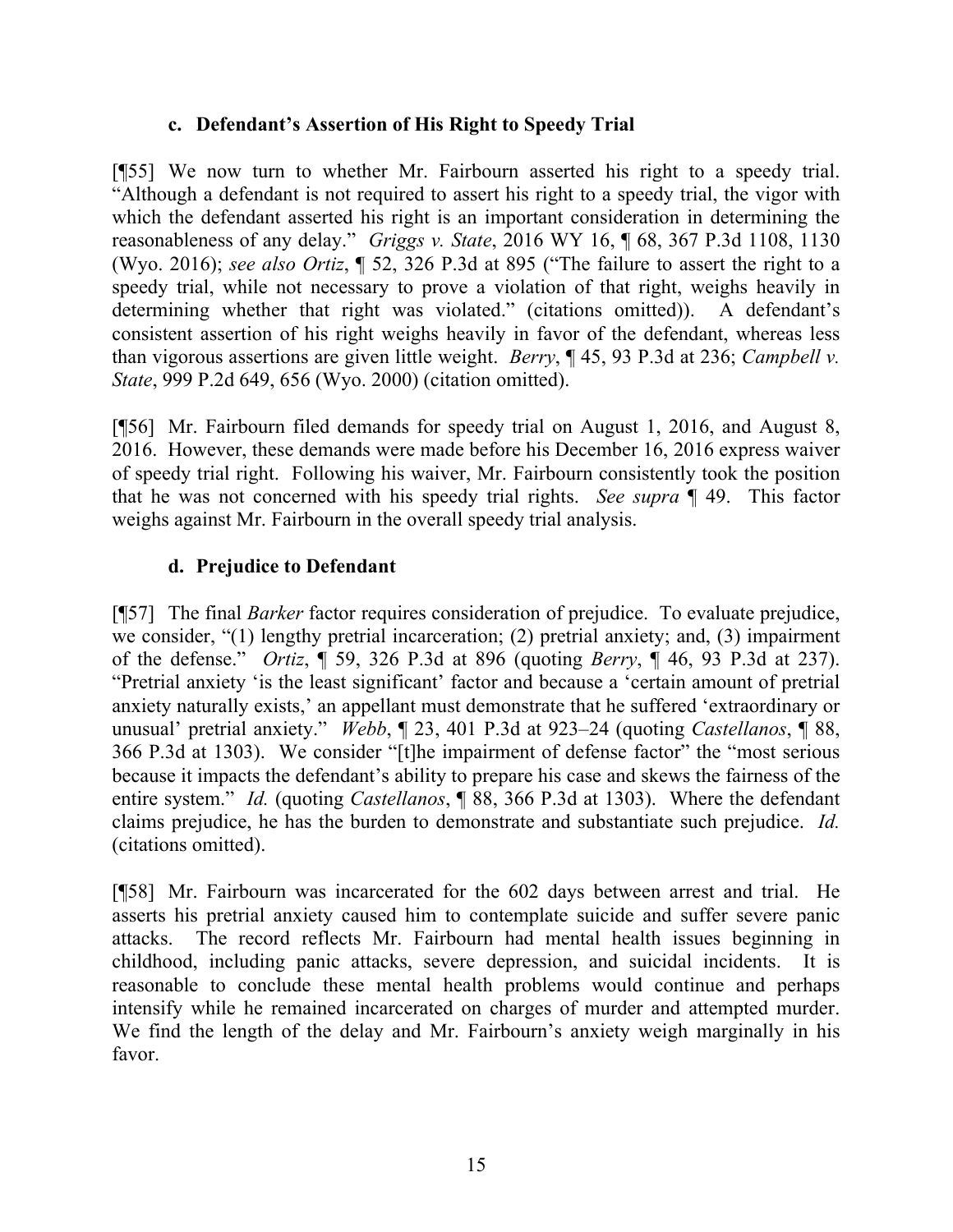[¶59] We now consider whether the delay prejudiced his defense. Mr. Fairbourn posits that, given the length of time between his arrest and trial, "[p]resumably [Mr. Garcia's and Mr. Bernstein's (two witnesses not called)] memories would have faded and no longer be as helpful." He fails to acknowledge the State provided the defense the information regarding these witnesses early in the discovery process. Mr. Fairbourn's trial counsel made the decision to forego calling these witnesses at trial. Speculation that *presumably* the witnesses' memories would be less helpful does not establish prejudice. *Walters v. State*, 2004 WY 37, ¶ 14, 87 P.3d 793, 796 (Wyo. 2004) (defendant "did not show that his defense was impaired because he failed to prove that three witnesses were actually unavailable"). Should the defendant fail to demonstrate prejudice, "the other three *Barker* factors **must weigh heavily** in his favor to establish a speedy trial violation." *Webb*, ¶ 23, 401 P.3d at 923–24 (emphasis added) (citation omitted).

## **e. Balancing of the Factors**

[¶60] The only delay we assign to the State resulted from the application of new DNA technology. *See supra* ¶ 54. Mr. Fairbourn waived his right to a speedy trial and then failed to raise a speedy trial objection prior to his conviction. The length of the delay and evidence of anxiety weighed marginally in Mr. Fairbourn's favor. Overall, we find no evidence of prejudice to Mr. Fairbourn's defense. *See Lafferty v. State*, 2016 WY 52, ¶ 68, 374 P.3d 1244, 1255 (Wyo. 2016) (no evidence of "deliberate attempts to delay the trial in order to hamper the defense"). Balancing the *Barker* factors, we conclude Mr. Fairbourn was not denied his constitutional right to a speedy trial.

## *II. Was Mr. Fairbourn denied his constitutional right to effective assistance of counsel?*

# **A. Standard of Review**

[¶61] "Ineffective assistance of counsel claims present mixed questions of law and fact that we review de novo." *Mills v. State*, 2020 WY 14, ¶ 19, 458 P.3d 1, 9 (Wyo. 2020) (citations omitted). "To prevail on an ineffective assistance claim, a defendant must show that his trial counsel rendered constitutionally deficient performance and that absent that deficiency, a reasonable probability exists that he would have enjoyed a more favorable verdict." *Bittleston v. State*, 2019 WY 64, ¶ 31, 442 P.3d 1287, 1295 (Wyo. 2019) (quoting *Wall v. State*, 2019 WY 2, ¶ 39, 432 P.3d 516, 527 (Wyo. 2019)). "We 'invoke[] a strong presumption that counsel rendered adequate assistance and made all significant decisions in the exercise of reasonable judgment.'" *Winters v. State*, 2019 WY 76, ¶ 12, 446 P.3d 191, 199 (Wyo. 2019) (alteration in original) (quoting *Schreibvogel v. State*, 2010 WY 45, ¶ 47, 228 P.3d 874, 889 (Wyo. 2010)).

[¶62] "The failure to make the required showing of either deficient performance or prejudice will result in a finding that counsel was not ineffective." *Weston v. State*, 2019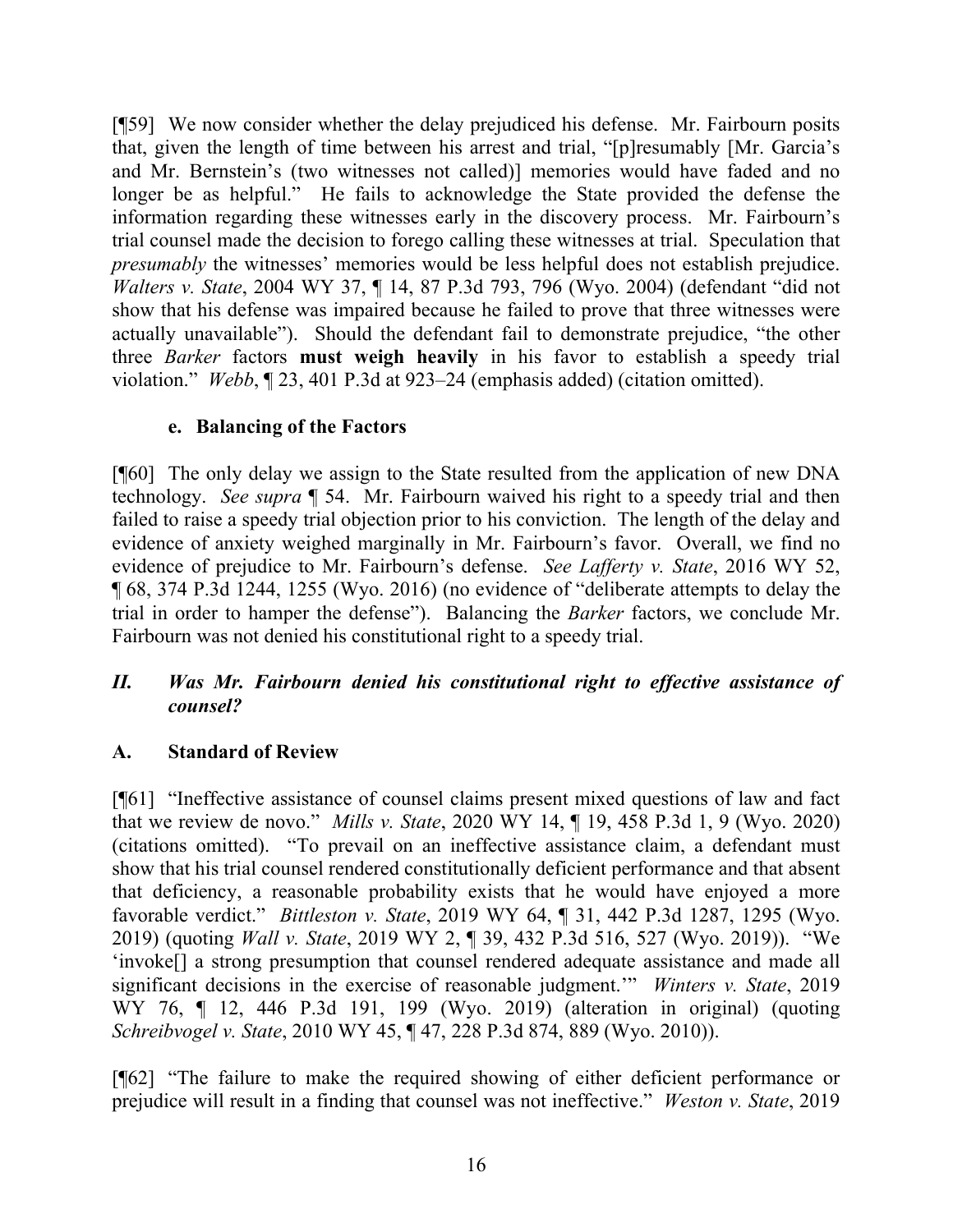WY 113, ¶¶ 34–35, 451 P.3d 758, 768 (Wyo. 2019) (quoting *Osborne v. State*, 2012 WY 123, ¶ 19, 285 P.3d 248, 252 (Wyo. 2012)). Therefore,

> [a] court need not determine whether counsel's performance was deficient before examining the prejudice suffered by the defendant as a result of the alleged deficiencies. . . . If it is easier to dispose of an ineffectiveness claim on the ground of lack of sufficient prejudice, which we expect will often be so, that course should be followed.

*McNaughton v. State*, 2016 WY 112, ¶ 12, 384 P.3d 276, 278 (Wyo. 2016) (quoting *Sen v. State*, 2013 WY 47, ¶ 39, 301 P.3d 106, 121 (Wyo. 2013)).

## **B. Analysis**

[¶63] Mr. Fairbourn presents four arguments in support of his claim that he received ineffective assistance of counsel: (1) counsel failed to question or strike a juror that had been represented by one of the prosecuting attorneys twenty years earlier; (2) defense counsel failed to object on numerous occasions to the admission of the State's hearsay evidence; (3) defense counsel attempted "to introduce their case-in-chief via hearsay" statements; and (4) defense counsel elicited from two law enforcement witnesses their opinion of Mr. Fairbourn's guilt. He asserts the cumulative effect of these errors was prejudicial.

[¶64] The district court determined defense counsel's performance did not fall below the standard of care in any instance. It further concluded, "Even if some of [counsel's actions fell below the standard of care], there was no prejudice as the electronic, physical, and forensic evidence was overwhelming." We agree.

[¶65] The first claim Mr. Fairbourn asserts is defense counsel's failure to strike a prospective juror, who later became the jury foreman. In response to the prosecutor's question of whether anyone knew him, the prospective juror responded, "You were a lawyer for [me] years and years ago, a case that had nothing to do with this one." When asked if "that [was] going to have any impact on [his] decisions in this case," the prospective juror said, "No."

[¶66] The prospective juror was seated. At the Rule 21 motion hearing he testified that the prosecutor represented him regarding an alcohol-related charge when the juror was under twenty-one (he was thirty-eight at the time of Mr. Fairbourn's trial). The juror could not recall the facts of the case, stating he was "pretty sure [he] had a fine to pay, and that's about the extent of what [he] remember[ed] about it." The juror testified he did not have any reservations about sitting on the jury and his focus was on the case, not the lawyer. Despite the juror's testimony, Mr. Fairbourn argues we should apply a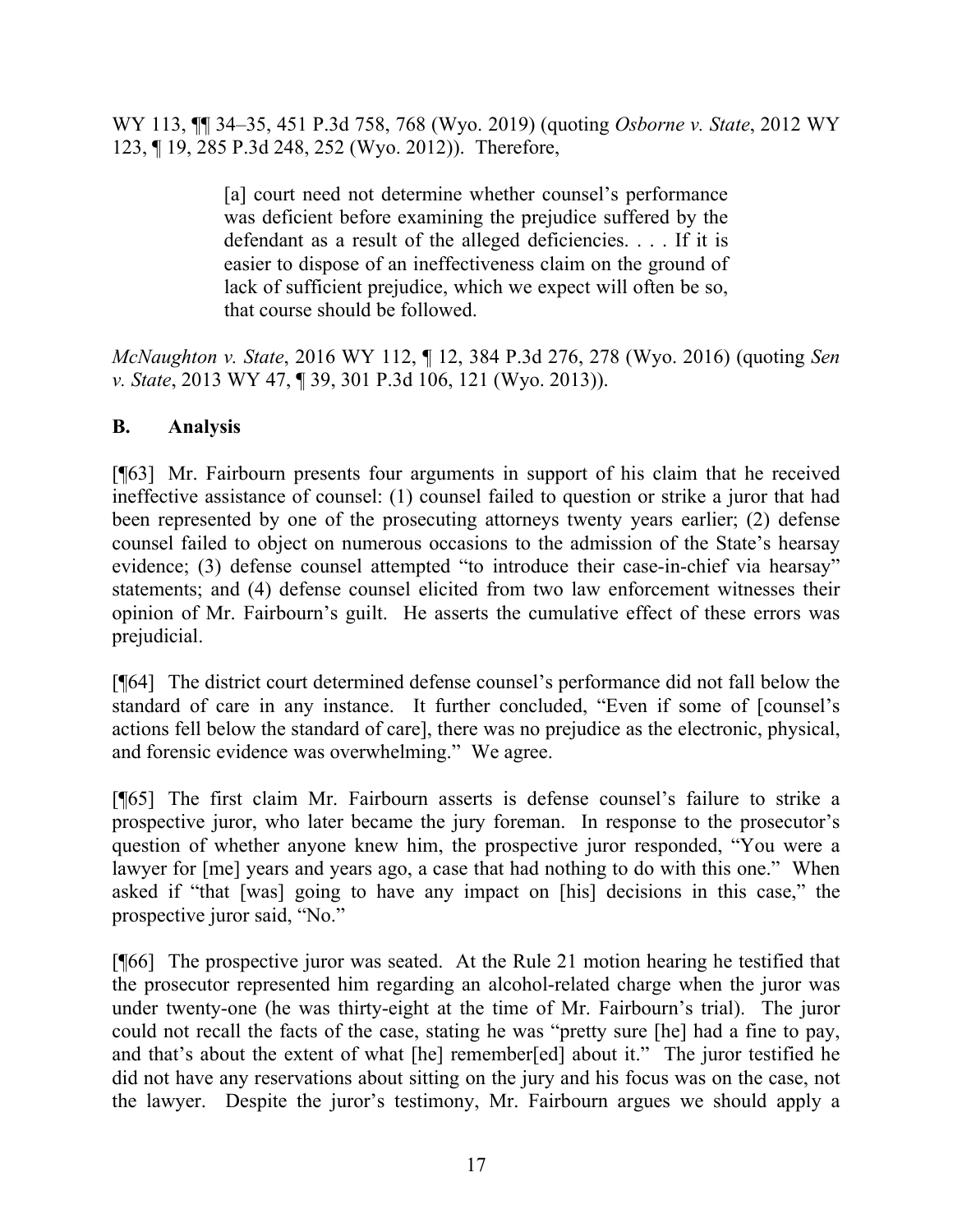presumption of bias due to the "built-in trust" arising from the prior attorney-client relationship. He does not, however, explain how the absence of this juror would have resulted in a different outcome, given the physical and testimonial evidence presented, which we discuss below.

[¶67] Mr. Fairbourn next argues that the videos from Officer Henderson's body camera, admitted without objection, allowed the jury to hear impermissible and prejudicial hearsay statements from Mr. Crayton. When Officer Henderson arrived at the Quality Inn, he was directed to where Ms. Story lay on the sidewalk being attended to by other officers. His body camera recorded conversations of multiple people, including Mr. Crayton. The officers asked Mr. Crayton if he could identify the woman on the ground. Mr. Crayton responded, "She's here with us."

| [Officer]:           | Who is us? Who did this?                                                                                  |
|----------------------|-----------------------------------------------------------------------------------------------------------|
| [Mr. Crayton]:       | This guy over here did this.                                                                              |
| [Officer]:           | The guy laying down over there?                                                                           |
| [Mr. Crayton]: Yeah. |                                                                                                           |
| [Officer]:           | What did he do?                                                                                           |
| [Mr. Crayton]:       | [calling Mr. Lovato] Can you charge me to<br>Room 315, please.                                            |
| [Officer]:           | Okay. I need you to look at me. We've got<br>to find who did this.                                        |
| [Mr. Crayton]:       | This is him over here. The girl got stabbed--                                                             |
| [Officer]:           | This girl?                                                                                                |
| [Mr. Crayton]:       | No, not this one. The other girl.<br>My<br>girlfriend called me and said some dude<br>just stabbed [her]. |
| [Officer]:           | Okay.                                                                                                     |
|                      | $\mathbf{r} = \mathbf{r} \cdot \mathbf{r}$ , where $\mathbf{r} = \mathbf{r} \cdot \mathbf{r}$             |
| [Officer 2]:         | Did she see what he looked like?                                                                          |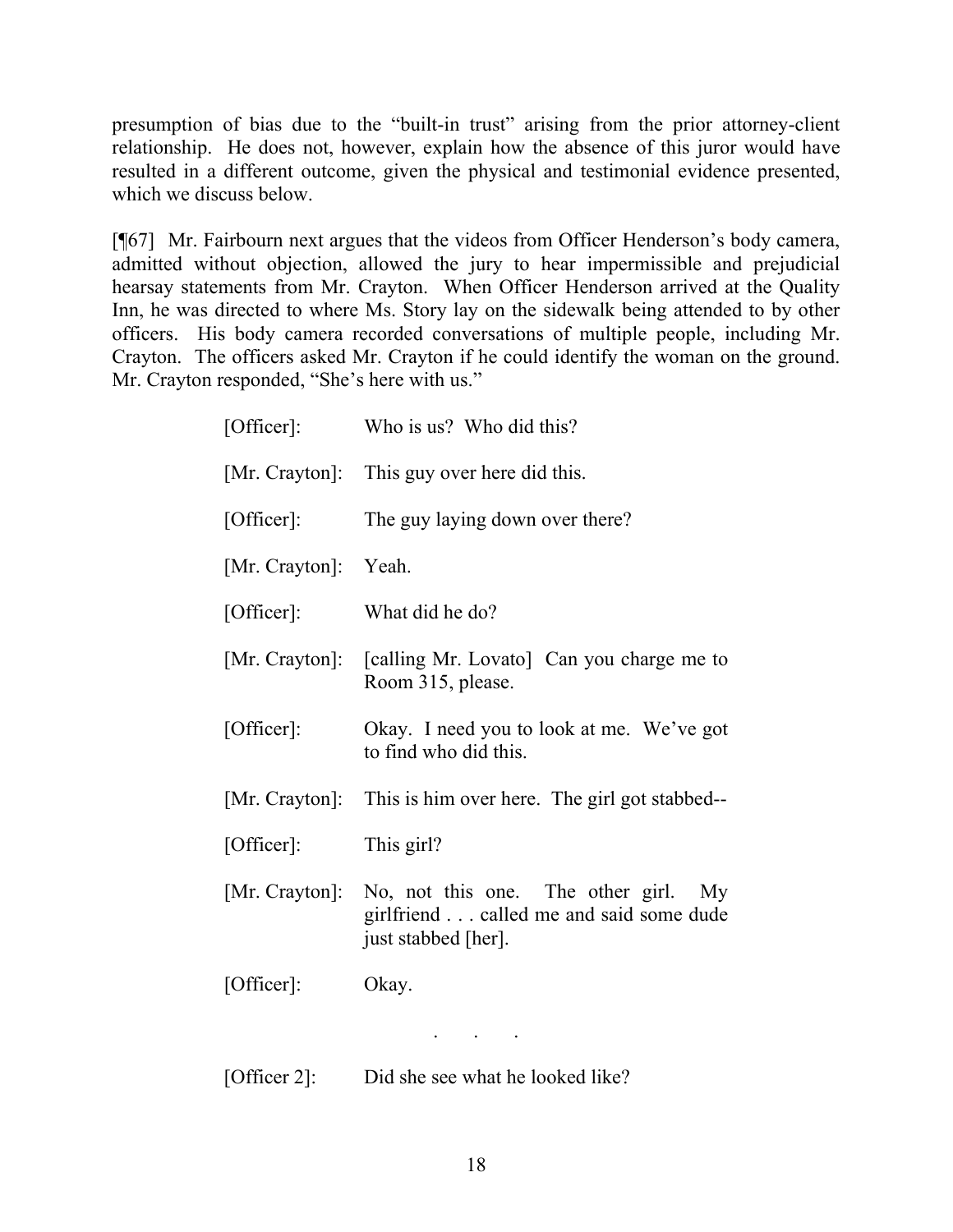| [Office:              | He's saying it's the guy that's down over<br>here.                                                                                    |
|-----------------------|---------------------------------------------------------------------------------------------------------------------------------------|
|                       | [Mr. Crayton]: Red shirt, white dude.                                                                                                 |
|                       | [Officer 2]: [T] wo of them or was there just one of<br>them?                                                                         |
|                       | [Mr. Crayton]: She said it was just one.                                                                                              |
| [Officer]:            | Okay. And who is this laying down on the<br>ground?                                                                                   |
|                       | [Mr. Crayton]: $\dots$ [M]y friend's baby mother.                                                                                     |
| [Office:              | Okay.                                                                                                                                 |
| [Officer 2]:          | [W] hat room do you guys have? What<br>room were they in?                                                                             |
|                       | [Mr. Crayton]: They were in 319. Is she alright? [into<br>phone] Yeah, I need 315, please. [Crayton]<br>walks away to talk in phone.] |
|                       | $\mathbf{r} = \left\{ \begin{array}{ccc} 1 & 0 & 0 \\ 0 & 0 & 0 \\ 0 & 0 & 0 \end{array} \right.$                                     |
| [Mr. Crayton]:        | Paul, you need to get down here, bro. Oh,<br>my God, dude. [H]e stabbed them both.<br>Yes. He stabbed them both. Yes.                 |
| [Officer]: Who is he? |                                                                                                                                       |
|                       | [Phone Voice]: What am I going to do? I have the baby.                                                                                |
| [Mr. Crayton]:        | I know. I'm trying to come get you, but the<br>cops won't let me.                                                                     |
|                       | [Phone Voice]: Should I come down?                                                                                                    |
|                       | [Mr. Crayton]:  [N]o, it's bad Paul. Oh, my God.                                                                                      |

[¶68] At the Rule 21 hearing, defense counsel explained the defense team did not object to the videotape because they believed it would be helpful for the jury to see the scene.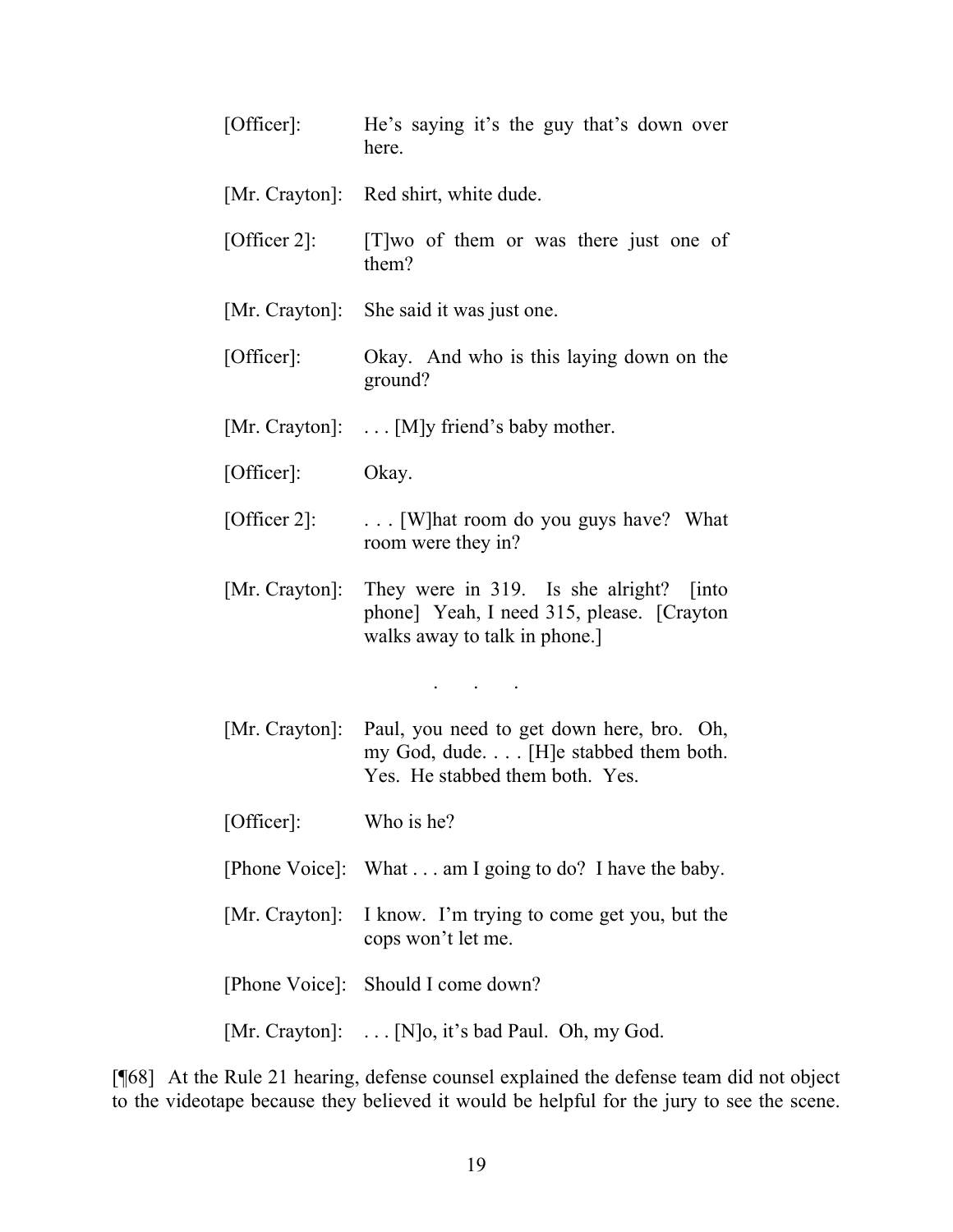The video shows Ms. Arce did not "behave[e] in a way that, you know, a normal victim would behave." She did not take the most direct route to get help and did not use her cell phone to call law enforcement. Counsel continued:

> [S]o by seeing that right there between the lobby of the Quality Inn and Room 119, she passed many doors, we thought it would be helpful for the jury to know that, that she passed rooms, didn't knock on doors, didn't seek help there. Instead she called Mr. Crayton for assistance.

Defense counsel further stated she believed the video was helpful because it shows Mr. Crayton, with no evidence, accused Mr. Fairbourn. Because law enforcement officials took Mr. Crayton's assertions at face value, even though his opinion lacked foundation, this evidence corroborated the defense theory that there was a "rush to judgment."

[¶69] Mr. Fairbourn's third argument is that defense counsels' failure to call two witnesses, Anthony Garcia and Barry Bernstein, constitutes ineffective assistance. Sergeant Moser interviewed Mr. Garcia, a guest in Room 123, and Mr. Bernstein, who stayed in Room 125. Sergeant Moser's report reflects that Mr. Garcia stated he and a codriver checked in to the Quality Inn at about 10:30 p.m. on June 22, 2016. Mr. Garcia told Sergeant Moser that at approximately 12:00 to 12:30 a.m. Mr. Garcia saw a man wearing a red shirt walk by the front window of his hotel room. The man slowed down and looked through the window as though he were looking for someone. The window curtains were open, and Mr. Garcia saw the man was white, wearing a red t-shirt. The man was taller and had short brown hair. The man continued walking toward Room 119. Mr. Garcia did not see where the man went, just that the man was walking in that general direction. About thirty minutes later, Mr. Garcia again saw the same man walk in front of his room. The man stopped and it appeared he was going to knock on the door, but continued walking. Approximately five minutes later, the man walked by again headed in the direction of Room 119. Mr. Garcia, approximately an hour later, heard what sounded like sexual activity—a headboard hitting against the wall for about ten seconds. Mr. Garcia never heard any talking or screaming. About another thirty minutes later, he saw police speaking to a man in a white t-shirt. He overheard that man say his girlfriend had been stabbed and that a guy in a red shirt had run from the scene.

[¶70] Mr. Bernstein told Sergeant Moser that at approximately 1:38 a.m. he heard someone say, "I never thought he would stab her in the chest." Mr. Bernstein made sure Sergeant Moser wrote his words down verbatim. Mr. Bernstein stated he did not get out of bed and did not see the person who was talking. He heard no other voices, so he assumed it was a telephone call.

[¶71] Mr. Fairbourn argues these witness statements were credible evidence of an alternative suspect. He claims Mr. Garcia's testimony could have established there was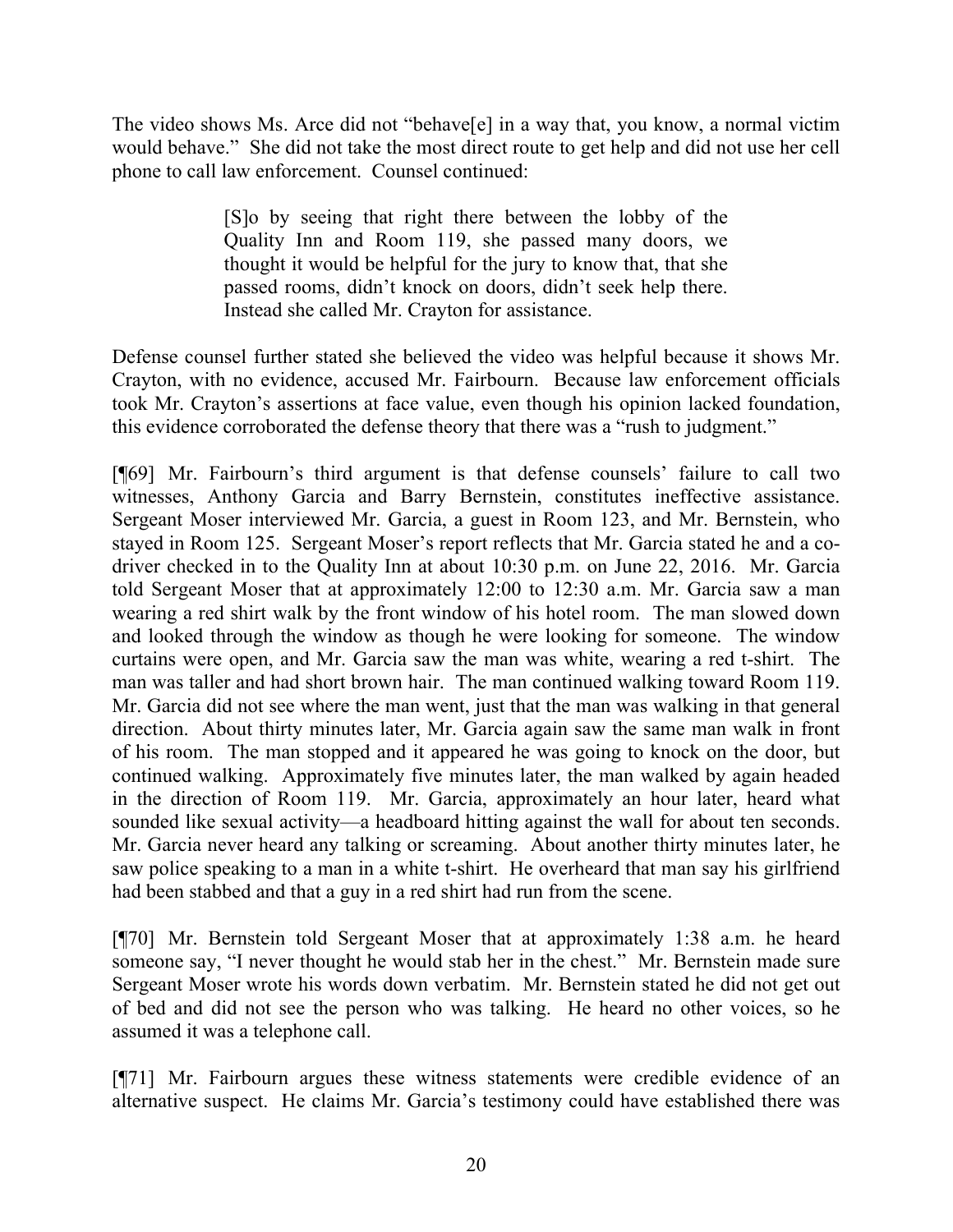another man in a red shirt, and the sexual noises he heard would impeach Ms. Arce's testimony that she and Ms. Story had not entertained any other men at the Quality Inn that night. As to Mr. Bernstein, Mr. Fairbourn suggests the overheard conversation may have raised the possibility of one assailant speaking with another.

[¶72] At the Rule 21 hearing, defense counsel explained that he did not subpoena Mr. Garcia because his testimony was potentially more damaging than helpful. If Mr. Garcia's timeline was correct, and he identified Mr. Fairbourn as the man in the red shirt, this would mean Mr. Fairbourn was at the Quality Inn "scoping the area" prior to receiving the room number from Ms. Story and Ms. Arce. If Mr. Garcia's timeline was off, and he identified Mr. Fairbourn as the man in the red shirt, then the actions Mr. Garcia described corroborated Ms. Arce's testimony. The defense team was also concerned that, if they showed Mr. Garcia a picture of Mr. Fairbourn, he might have contacted the prosecution and provided another eyewitness identification.

[¶73] Similarly, Mr. Bernstein stated he was asleep, woke up, heard the conversation, and then went back to sleep. One of the videos from an officer's body camera, recorded about the time Mr. Bernstein said he heard this conversation, showed Mr. Crayton standing in front of Mr. Bernstein's room. He was talking with Mr. Lovato and the officer and he was telling Mr. Lovato the women had been stabbed. According to defense counsel, the purpose of introducing these statements through Sergeant Moser was to support the theory that the investigation prematurely focused on Mr. Fairbourn. It was not for the substantive evidentiary value of these witnesses' testimony.

[¶74] In his fourth claim, Mr. Fairbourn asserts defense counsel elicited opinions from two law enforcement witnesses regarding their assessment of Mr. Fairbourn's guilt. Mr. Fairbourn recounts Commander Robinson's testimony, that he believed he knew Mr. Fairbourn committed the crimes. *See supra* ¶ 28. In addition, Mr. Fairbourn points to Detective Salazar's testimony that early in the investigation, "I didn't feel he was guilty, but the evidence that I was obtaining during that time was leading me to believe that, yes, he was the one sole primary suspect."

[¶75] Mr. Fairbourn argues that the cumulative effect of these errors presents a reasonable probability that, but for the errors, the jury would have reached a more favorable verdict. Our purpose when evaluating for cumulative error is "to address whether the cumulative effect of two or more individually harmless errors has the potential to prejudice the defendant to the same extent as a single reversible error." *Hernandez v. State*, 2010 WY 33, ¶ 29, 227 P.3d 315, 324 (Wyo. 2010) (citing *Guy v. State*, 2008 WY 56, ¶ 45, 184 P.3d 687, 701 (Wyo. 2008) (quoting *McClelland v. State*, 2007 WY 57, ¶ 27, 155 P.3d 1013, 1022 (Wyo. 2007))).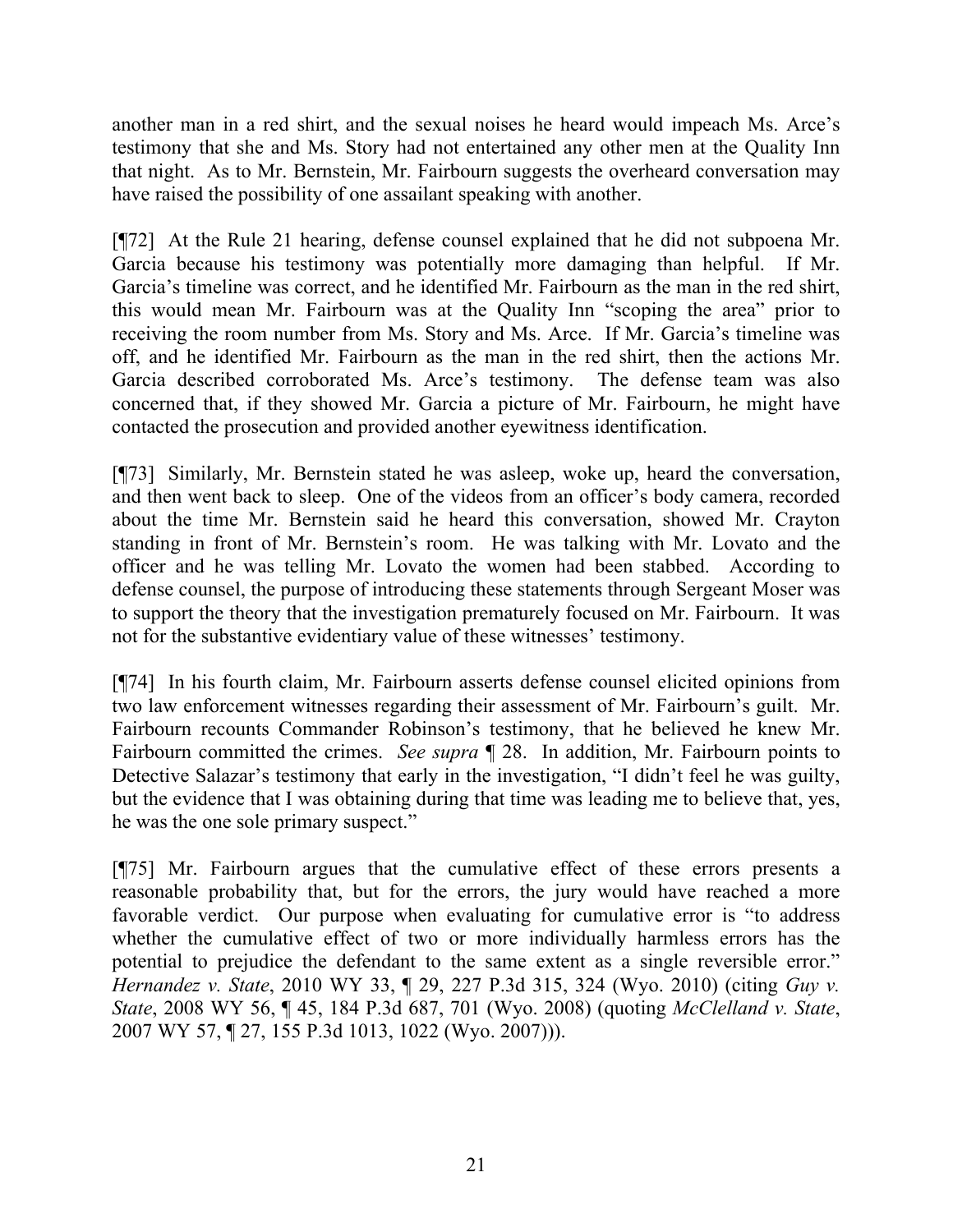[¶76] Assuming, without deciding, that all Mr. Fairbourn's claims demonstrate defense counsel's substandard representation,<sup>[7](#page-22-0)</sup> his arguments cannot overcome the overwhelming evidence of his guilt:

- Text messages between Mr. Fairbourn and Ms. Arce beginning at 9:54 p.m. and continuing until Mr. Fairbourn received the room number at 1:04 a.m.
- Traveling from Rawlins to Rock Springs without funds to pay for expected services.
- Ms. Arce's eyewitness testimony that Mr. Fairbourn was the person who stabbed her and Ms. Story.
- Video placing Mr. Fairbourn next to the building where the knife was found.
- Mr. Fairbourn's evolving fabrications in statements to law enforcement and others.
- Ms. Story's cell phone in Mr. Fairbourn's pocket.
- Ms. Story's blood and DNA found on Mr. Fairbourn's pants which were "stained throughout."
- Mr. Fairbourn's DNA on the handle of the knife.
- Ms. Story's and Ms. Arce's DNA on the knife blade.

[¶77] Although defense counsel posed alternative explanations—transference of the DNA and the possibility of an unknown assailant—these required the jury to ignore the physical and testimonial evidence presented at trial. The text messages traced Mr. Fairbourn's movements prior to the crime; the JFC Engineers & Surveyors video placed Mr. Fairbourn at the location where the knife was discovered; the DNA evidence and Ms. Story's cell phone connected him to the victims; and the surviving victim identified him as the assailant. There is no reasonable probability that a jury would have reached a more favorable conclusion.

# *III. Was Mr. Fairbourn denied his constitutional right to due process of law and a fair trial due to prosecutorial misconduct?*

<span id="page-22-0"></span><sup>&</sup>lt;sup>7</sup> The district court determined none of these claims established ineffective assistance given the trial strategy pursued in Mr. Fairbourn's defense.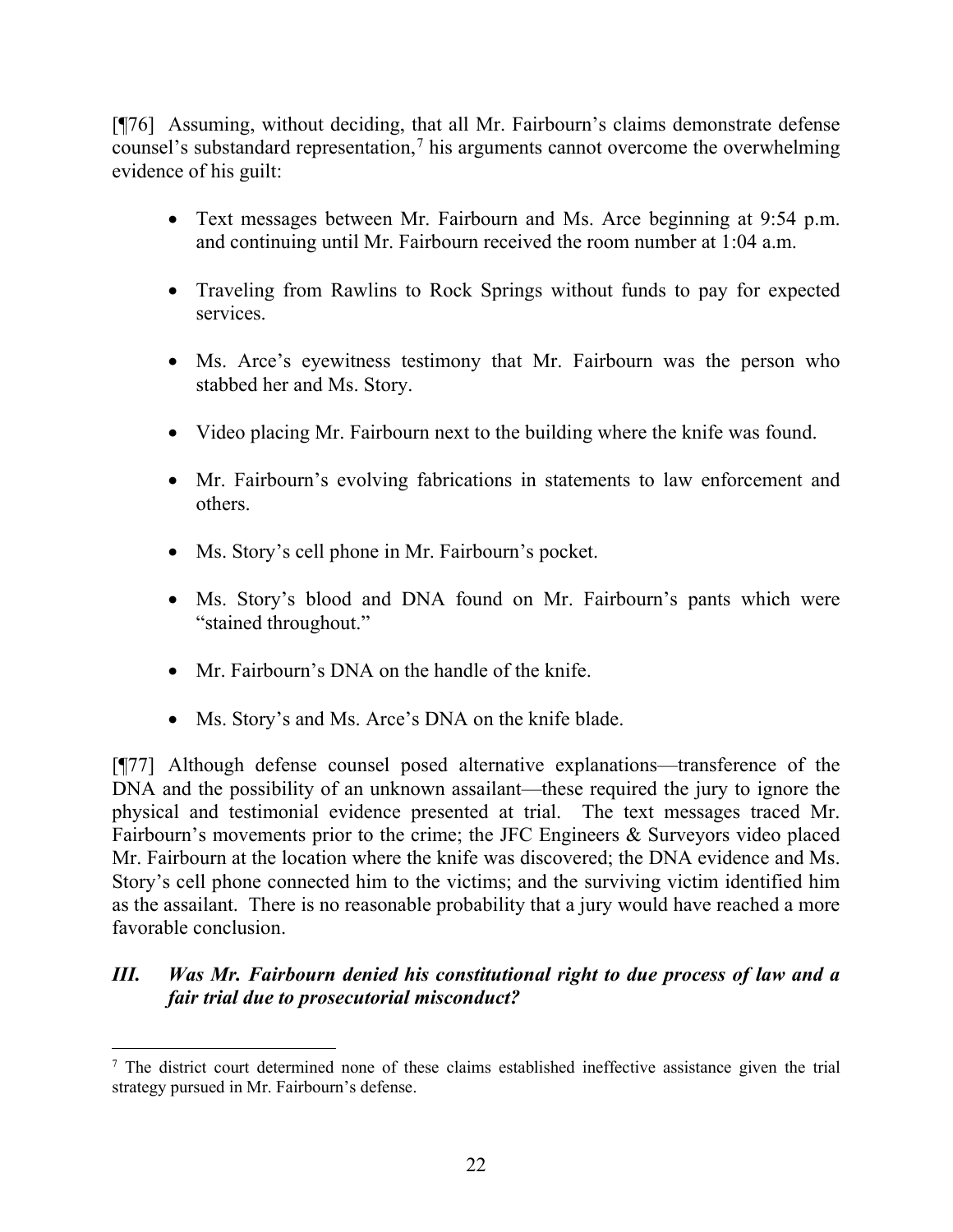[¶78] Mr. Fairbourn contends the prosecutor improperly and repeatedly elicited opinion testimony from witnesses referring to the credibility of other witnesses. In addition, he claims the prosecutor's closing argument improperly argued impact evidence and matters unsupported by the evidence.

## **A. Standard of Review**

[¶79] Defense counsel did not object to these incidents at trial and, therefore, we apply the plain error standard of review to these claims. *Bogard v. State*, 2019 WY 96, ¶ 18, 449 P.3d 315, 321 (Wyo. 2019). To establish plain error, Mr. Fairbourn "must show 1) the record clearly reflects the incident urged as error; 2) a violation of a clear and unequivocal rule of law; and 3) that he was materially prejudiced by the denial of a substantial right." *Id.* ¶ 21, 449 P.3d at 321 (citations omitted). The wide latitude afforded to the prosecutor in closing argument permits comment on all the evidence and the reasonable inferences arising therefrom. *Teniente v. State*, 2007 WY 165, ¶ 30, 169 P.3d 512, 524 (Wyo. 2007). "[O]ur ultimate focus and attention is on whether the alleged error affected Mr. [Fairbourn's] substantial right to a fair trial." *Bogard*, ¶ 18, 449 P.3d at 321 (citations omitted).

## **B. Analysis**

### **1. Trial**

[¶80] Mr. Fairbourn claims that at trial, the prosecutor improperly invited witnesses to testify regarding the credibility of other witnesses and the guilt of the defendant. The first factor of our plain error review is satisfied because the record clearly reflects the incidents alleged as error. As to the second factor, "there is a clear and unequivocal rule of law prohibiting testimony that provides an opinion about a defendant's guilt or vouches for the credibility of a witness." *Dumas v. State*, 2018 WY 120, ¶ 23, 428 P.3d 449, 455 (Wyo. 2018).

[¶81] During Detective Salazar's cross-examination, defense counsel asked, "And did you consider in your investigation why [Mr. Fairbourn] would be just walking around the parking lots instead of getting away from the scene if he just killed a person and wounded another? Did that make sense to you?" Detective Salazar responded, "I did have considerations on that, and I have my own opinion on that, yes." On redirect examination, the prosecutor asked, "Now, Defense counsel talked about why didn't [Mr. Fairbourn] just leave. . . . [W]hy didn't he just get out of there and jump on I-80 and go, and you said, well, I have an opinion about that. What's your opinion about that?" Detective Salazar answered,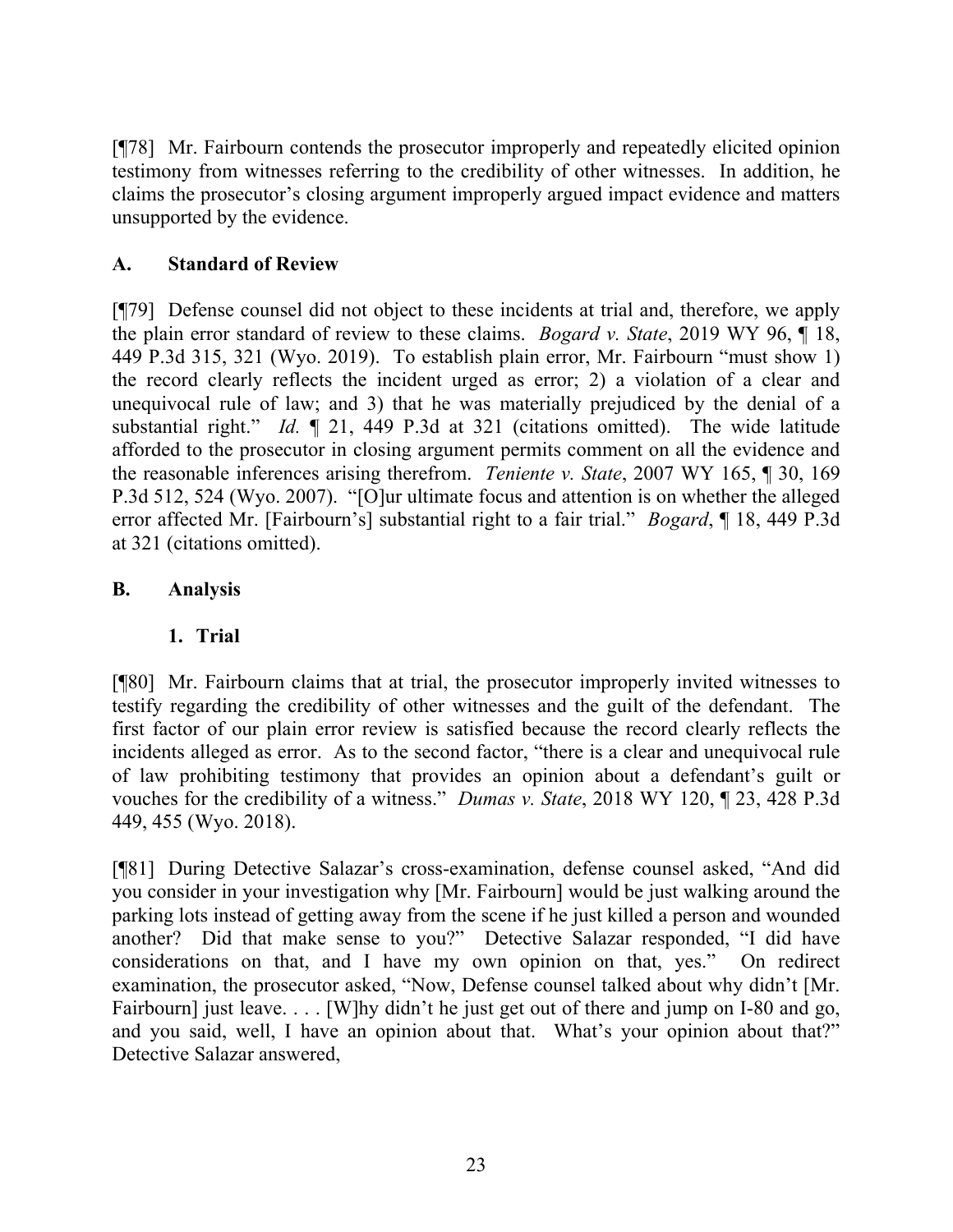My opinion is that he was very disoriented, he didn't know what to do. He was very overwhelmed because he just got done stabbing two women, and his head was not in the right place, so he is kind of wandering around thinking what is my next step going to be.

[¶82] The State argues the prosecutor was not trying to elicit improper vouching testimony. Rather, he was attempting to clarify Detective Salazar's logic as to why Mr. Fairbourn did not immediately leave the scene. However, Detective Salazar's opinion was without foundation and assumed Mr. Fairbourn's guilt. This was an improper question. *Large v. State*, 2008 WY 22, ¶ 18, 177 P.3d 807, 813 (Wyo. 2008) (finding error where "the overall tenor of the questioning promotes the conclusion that Dr. Gibson held an opinion that Ms. Large was guilty of abusing JL").

[¶83] The prosecutor also initiated the following conversation with Detective Salazar:

- Q. You heard testimony that [Ms. Arce and Mr. Crayton] were lying to the officers [about their reason for being in Rock Springs]. Did you feel that was evidence that they committed this crime?
- A. No. I felt like they were lying because they did not want to get in trouble for what they were actually doing in Rock Springs.
- Q. Okay. . . . [W]as anyone else lying to you besides Ms. Arce and Mr. Crayton?
- A. No, not to my recollection.
- Q. How about Mr. Fairbourn?
- A. Yes, he did lie to me.

[¶84] After the lunch break, the district court conferred with the attorneys and stated, "Right at the end . . . today, you asked if the Defendant was lying, and that's not a proper question." The district court offered to give a curative instruction. The attorneys did not feel a curative instruction was necessary. The district court admonished both counsel for the prosecution and the defense to refrain from asking "are they lying" questions in the future because the credibility of the witnesses was for the jury to determine.

[¶85] It is settled law that "[a] witness may not comment on the truthfulness or veracity of another witness." *McGinn v. State*, 2015 WY 140, ¶ 14, 361 P.3d 295, 299 (Wyo.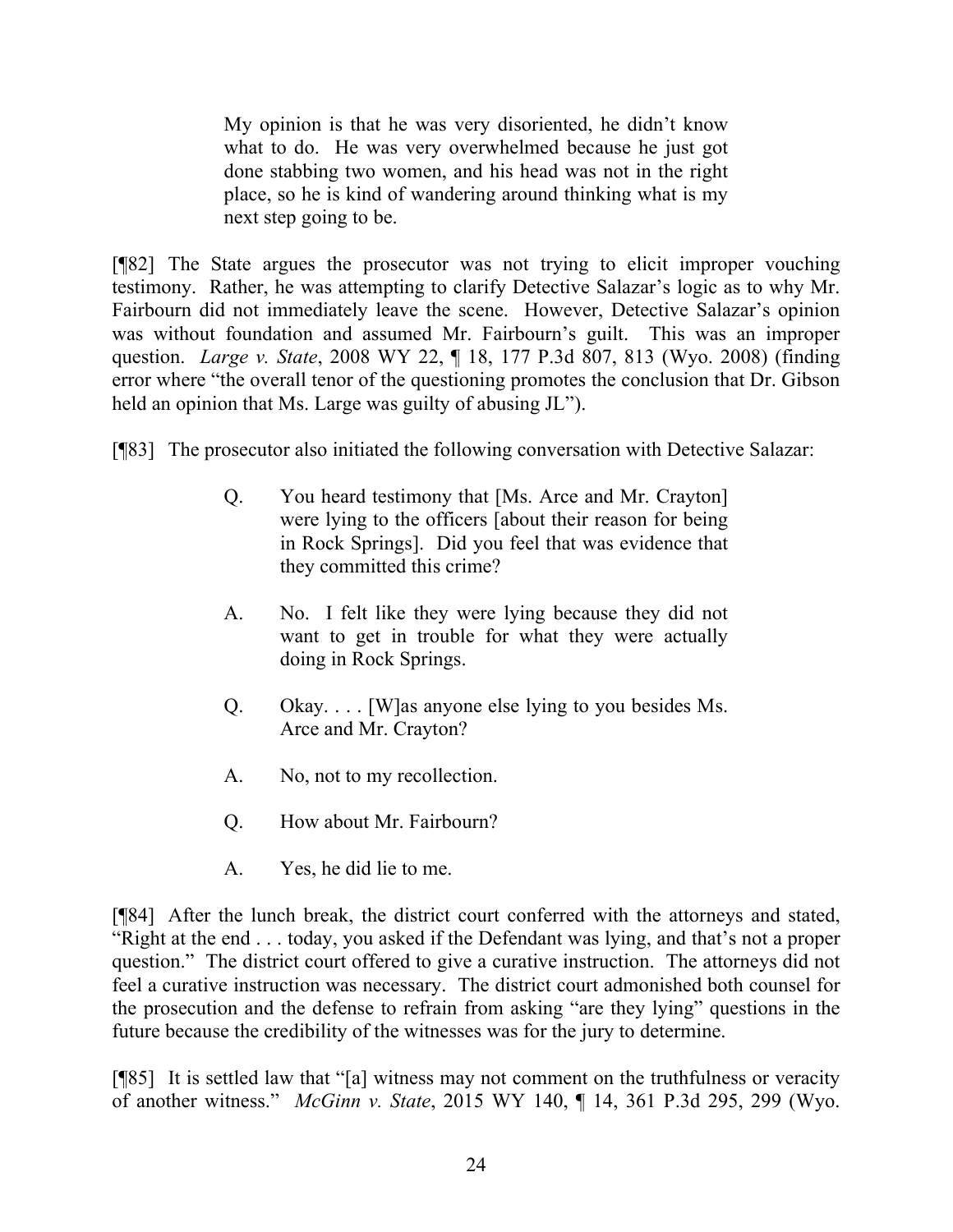2015) (quoting *Barnes v. State*, 2011 WY 62, ¶ 11, 249 P.3d 726, 730 (Wyo. 2011)); *Schreibvogel*, ¶ 41, 228 P.3d at 888; *Huff v. State*, 992 P.2d 1071, 1079 (Wyo. 1999). "It is the province of the jury to weigh the credibility of the witnesses." *Beaugureau v. State*, 2002 WY 160, ¶ 17, 56 P.3d 626, 636 (Wyo. 2002) (citation omitted).

[¶86] Having established the first two factors of plain error, Mr. Fairbourn must show he was prejudiced by the error. We evaluate the prejudice of improper "were-they-lying" questions by weighing several factors: "1) the severity and pervasiveness of the misconduct; 2) the significance of the misconduct to the central issues in the case; 3) the strength of the State's evidence; 4) the use of cautionary instructions or other curative measures; and 5) the extent to which the defense invited the misconduct." *Talley v. State*, 2007 WY 37, ¶ 16, 153 P.3d 256, 262 (Wyo. 2007).

[¶87] Examining prejudice in light of the entire record, [8](#page-25-0) the strength of the State's case did not rely solely on witness testimony. Prodigious electronic, physical, and forensic evidence supported the jury's determination. Mr. Fairbourn has not established prejudicial error, and thus, has not established plain error.

# **2. Closing Argument**

[¶88] Mr. Fairbourn contends the prosecutor improperly argued irrelevant victim impact testimony and matters not in evidence. "Prosecutorial misconduct is '[a] prosecutor's improper or illegal act (or failure to act) . . . involving an attempt to persuade the jury to wrongly convict a defendant or assess an unjustified punishment.'" *Bogard*, ¶ 16, 449 P.3d at 320–21 (citations omitted). Mr. Fairbourn claims the prosecutor's remarks that Ms. Story was crying, begging, and pleading for her life while she was being stabbed were improper and not based on the evidence. In addition, the prosecutor argues that although the women were providing massage services, they were "victims" who were not only "someone's daughter . . . sister . . . mother" but also "[h]umans." The prosecutor referred to Mr. Fairbourn as "heartless" and described Ms. Story's encounter with Mrs. Moss, as "fall[ing] into the arms of an angel."

[¶89] "Attorneys are afforded wide latitude during closing argument and may comment on evidence admitted during trial and suggest reasonable inferences." *Hartley v. State*, 2020 WY 40, ¶ 13, 460 P.3d 716, 720 (Wyo. 2020) (citing *Bogard*, ¶ 19, 449 P.3d at 321). "[W]e review the entire argument, and do not isolate discrete parts of the argument that may be taken out of context." *Larkins v. State*, 2018 WY 122, ¶ 95, 429 P.3d 28, 50

<span id="page-25-0"></span><sup>&</sup>lt;sup>8</sup> In closing argument, defense counsel claimed law enforcement made "a rush to judgment" and failed to present sufficient evidence of who actually stabbed Ms. Story and Ms. Arce or why. Defense counsel reviewed the lies told by Ms. Arce, Mr. Lovato, and Mr. Crayton to investigators, and noted the investigation never followed up on this evidence.